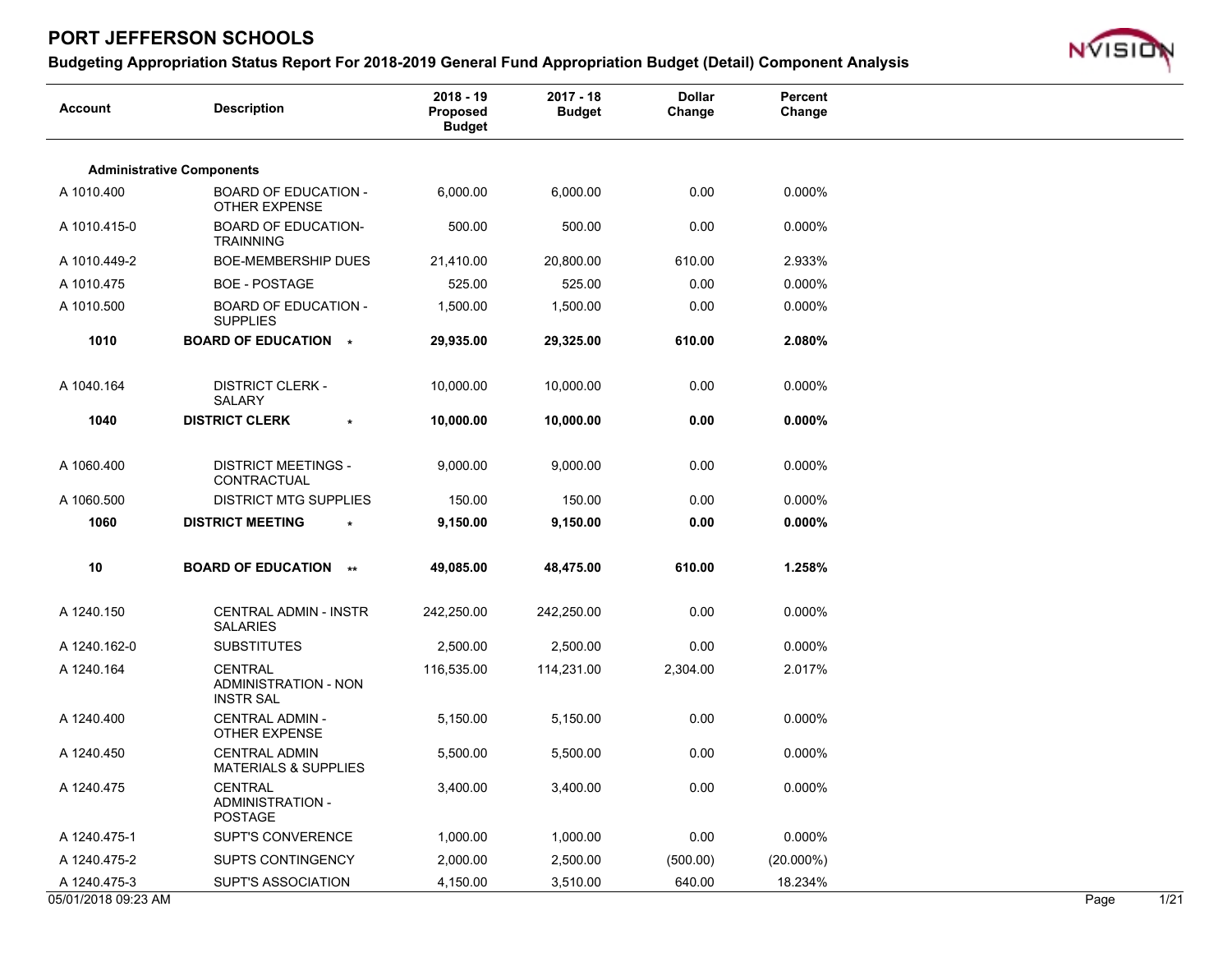

| <b>Account</b> | <b>Description</b>                                   |              | $2018 - 19$<br>Proposed<br><b>Budget</b> | $2017 - 18$<br><b>Budget</b> | <b>Dollar</b><br>Change | Percent<br>Change |  |
|----------------|------------------------------------------------------|--------------|------------------------------------------|------------------------------|-------------------------|-------------------|--|
|                | <b>DUES</b>                                          |              |                                          |                              |                         |                   |  |
| A 1240.476     | <b>CENTRAL ADMIN -</b><br><b>TRAVEL</b>              |              | 1,000.00                                 | 1,000.00                     | 0.00                    | 0.000%            |  |
| A 1240.500     | CENTRAL ADMIN -<br><b>SUPPLIES</b>                   |              | 5,500.00                                 | 5,500.00                     | 0.00                    | 0.000%            |  |
| 1240           | <b>CHIEF SCHOOL</b><br><b>ADMINISTRATOR</b>          | $\star$      | 388,985.00                               | 386,541.00                   | 2,444.00                | 0.632%            |  |
| 12             | <b>CENTRAL</b><br><b>ADMINISTRATION</b>              | $\star\star$ | 388,985.00                               | 386,541.00                   | 2,444.00                | 0.632%            |  |
| A 1310.150     | <b>BUS ADMIN - SALARIES</b>                          |              | 306,325.00                               | 280,808.00                   | 25,517.00               | 9.087%            |  |
| A 1310.162-0   | <b>SUBSTITUTES</b>                                   |              | 1,000.00                                 | 1,000.00                     | 0.00                    | 0.000%            |  |
| A 1310.164     | <b>BUSINESS ADMIN - NON</b><br><b>INSTR SAL</b>      |              | 143,764.00                               | 138,594.00                   | 5,170.00                | 3.730%            |  |
| A 1310.165-0   | <b>OVERTIME</b>                                      |              | 7,500.00                                 | 7,500.00                     | 0.00                    | 0.000%            |  |
| A 1310.200     | <b>BUS ADMIN - EQUIPMENT</b>                         |              | 5,000.00                                 | 5,000.00                     | 0.00                    | 0.000%            |  |
| A 1310.400     | <b>BUS ADMIN -</b><br><b>CONTRACTUAL &amp; OTHER</b> |              | 56,600.00                                | 54,800.00                    | 1,800.00                | 3.285%            |  |
| A 1310.450     | <b>Business Office Materials &amp;</b><br>Supplies   |              | 2,100.00                                 | 2,100.00                     | 0.00                    | 0.000%            |  |
| A 1310.475     | <b>BUSINESS ADMIN -</b><br><b>POSTAGE</b>            |              | 3,950.00                                 | 3,950.00                     | 0.00                    | 0.000%            |  |
| A 1310.475-1   | <b>BO CONFERENCE</b>                                 |              | 3,900.00                                 | 3,900.00                     | 0.00                    | 0.000%            |  |
| A 1310.476     | <b>TRAVEL</b>                                        |              | 1,000.00                                 | 1,000.00                     | 0.00                    | 0.000%            |  |
| A 1310.490     | <b>BOCES</b>                                         |              | 41,351.00                                | 40,661.00                    | 690.00                  | 1.697%            |  |
| A 1310.500     | <b>BUS ADMIN - SUPPLIES</b>                          |              | 4,150.00                                 | 4,150.00                     | 0.00                    | 0.000%            |  |
| 1310           | <b>BUSINESS</b><br><b>ADMINISTRATOR</b>              |              | 576,640.00                               | 543,463.00                   | 33,177.00               | 6.105%            |  |
| A 1320.410     | <b>INTERNAL AUDIT</b><br><b>FUNCTION</b>             |              | 34,000.00                                | 34,000.00                    | 0.00                    | 0.000%            |  |
| A 1320.440     | <b>INDEPENDENT AUDITOR</b>                           |              | 54,500.00                                | 54,500.00                    | 0.00                    | 0.000%            |  |
| 1320           | <b>AUDITING</b>                                      |              | 88,500.00                                | 88,500.00                    | 0.00                    | $0.000\%$         |  |
| A 1325.164     | <b>DISTRICT TREASURER -</b><br>NON INSTR SAL         |              | 87,869.00                                | 81,349.00                    | 6,520.00                | 8.015%            |  |
| 1325           | <b>TREASURER</b>                                     | $\star$      | 87,869.00                                | 81,349.00                    | 6,520.00                | 8.015%            |  |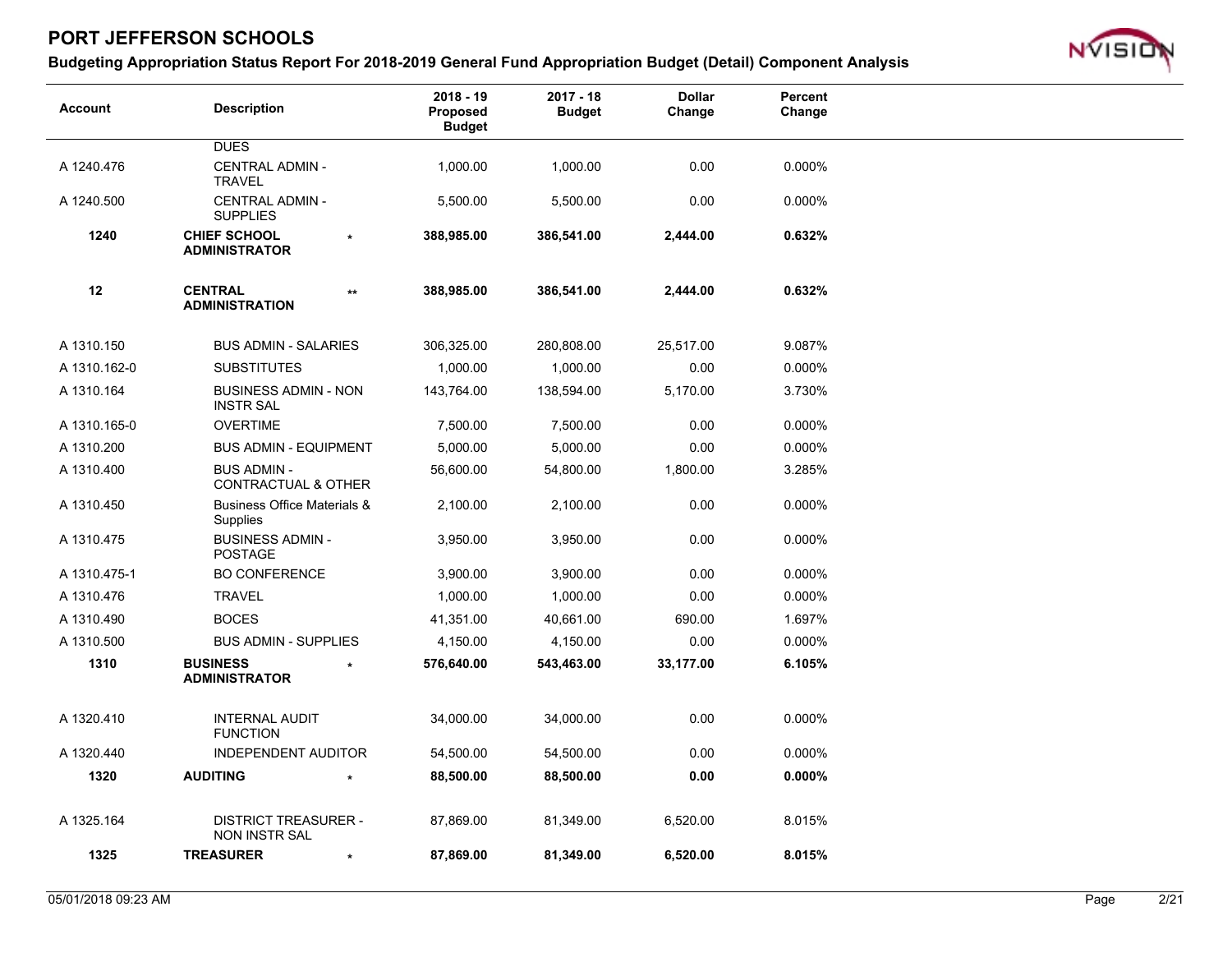

| <b>Account</b> | <b>Description</b>                                         |                 | $2018 - 19$<br>Proposed<br><b>Budget</b> | $2017 - 18$<br><b>Budget</b> | <b>Dollar</b><br>Change | Percent<br>Change |
|----------------|------------------------------------------------------------|-----------------|------------------------------------------|------------------------------|-------------------------|-------------------|
| A 1380.400     | CONTRACTUAL                                                |                 | 11,500.00                                | 11,500.00                    | 0.00                    | 0.000%            |
| 1380           | <b>FISCAL AGENT FEES</b>                                   | $\star$         | 11,500.00                                | 11,500.00                    | 0.00                    | $0.000\%$         |
| 13             | <b>FINANCE</b>                                             | $^{\star\star}$ | 764,509.00                               | 724,812.00                   | 39,697.00               | 5.477%            |
| A 1420.400     | LEGAL - CONTRACTUAL<br>& OTHER                             |                 | 60,000.00                                | 60,000.00                    | 0.00                    | 0.000%            |
| A 1420.410     | <b>LEGAL - RETAINER</b>                                    |                 | 28,000.00                                | 28,000.00                    | 0.00                    | 0.000%            |
| A 1420.449     | LEGAL ADS - BIDS                                           |                 | 6,500.00                                 | 6,500.00                     | 0.00                    | 0.000%            |
| 1420           | <b>LEGAL FEES</b>                                          | $\star$         | 94,500.00                                | 94,500.00                    | 0.00                    | $0.000\%$         |
| A 1430.164     | PERSONNEL - NON<br><b>INSTRUCTIONAL</b>                    |                 | 61,035.00                                | 60,705.00                    | 330.00                  | 0.544%            |
| A 1430.400     | <b>NEGOTIATION -</b><br><b>CONTRACTUAL &amp; OTHER</b>     |                 | 39,000.00                                | 38,500.00                    | 500.00                  | 1.299%            |
| A 1430.449     | PERSONNEL - LEGAL<br>ADS & RECRUITMENT                     |                 | 5,000.00                                 | 7,500.00                     | (2,500.00)              | (33.333%)         |
| A 1430.475     | PERSONNEL - POSTAGE                                        |                 | 500.00                                   | 500.00                       | 0.00                    | 0.000%            |
| A 1430.490     | PERSONNEL-BOCES                                            |                 | 21,000.00                                | 20,346.00                    | 654.00                  | 3.214%            |
| A 1430.500     | PERSONEL - SUPPLIES                                        |                 | 750.00                                   | 750.00                       | 0.00                    | 0.000%            |
| 1430           | <b>PERSONNEL</b>                                           |                 | 127,285.00                               | 128,301.00                   | (1,016.00)              | $(0.792\%)$       |
| A 1440.449     | <b>LEGAL ADS AND</b><br><b>NOTICES</b>                     |                 | 7,500.00                                 | 7,500.00                     | 0.00                    | 0.000%            |
| 1440           | <b>LEGAL ADS</b>                                           |                 | 7,500.00                                 | 7,500.00                     | 0.00                    | $0.000\%$         |
| A 1480.400     | <b>COMMUNITY</b><br><b>INFORMATION -</b><br>CONTRACTU      |                 | 11,000.00                                | 11,000.00                    | 0.00                    | 0.000%            |
| A 1480.475     | <b>COMMUNITY</b><br><b>INFORMATION -</b><br><b>POSTAGE</b> |                 | 1,775.00                                 | 1,725.00                     | 50.00                   | 2.899%            |
| A 1480.490     | <b>COMMUNITY INFO -</b><br><b>BOCES(609)</b>               |                 | 47,378.00                                | 47,619.00                    | (241.00)                | (0.506%)          |
| 1480           | <b>PUBLIC INFO AND</b><br><b>SERVICE</b>                   |                 | 60,153.00                                | 60,344.00                    | (191.00)                | (0.317%)          |
| 14             | <b>STAFF</b>                                               | $^{\star\star}$ | 289,438.00                               | 290,645.00                   | (1, 207.00)             | (0.415%)          |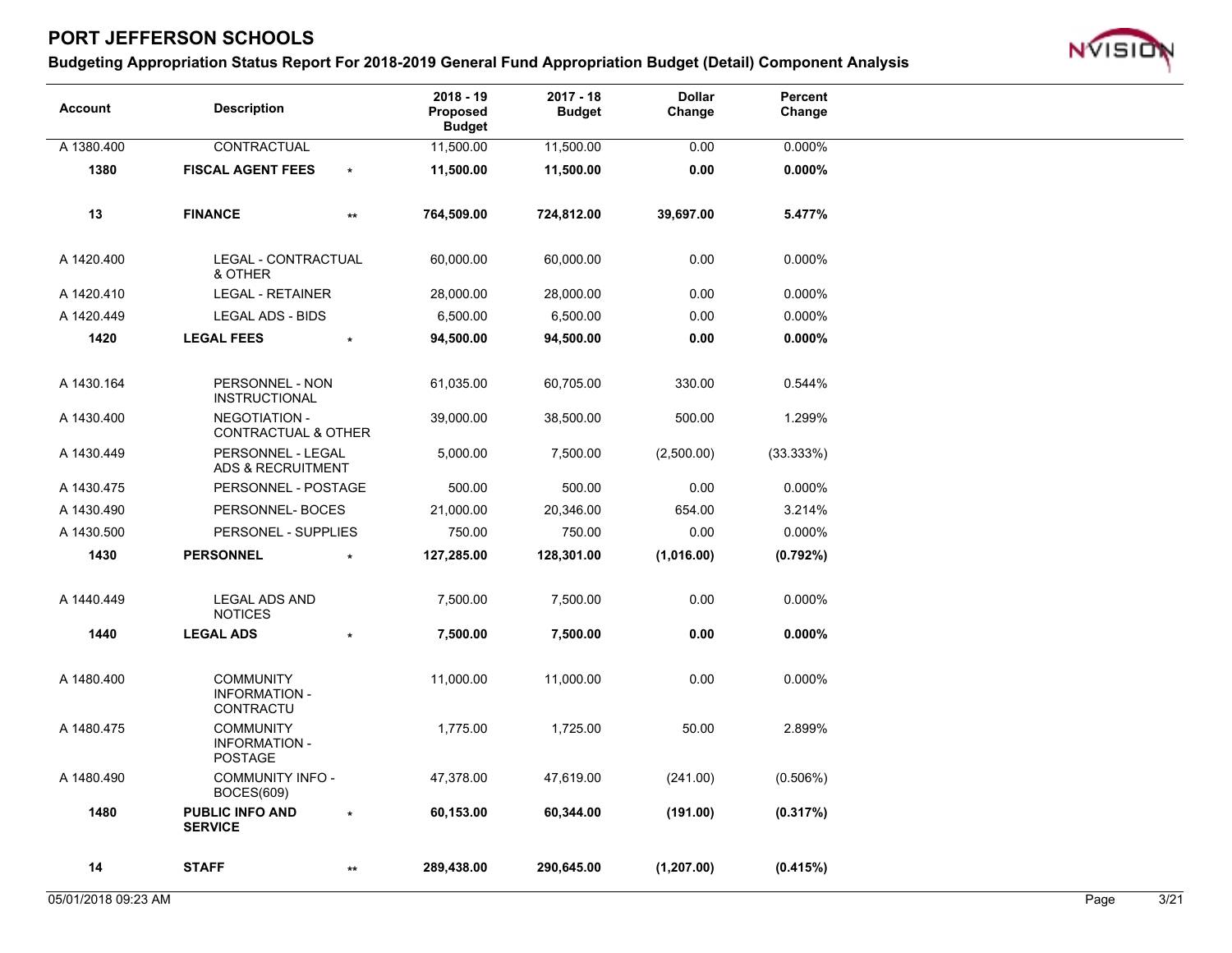

| <b>Account</b> | <b>Description</b>                                         | $2018 - 19$<br><b>Proposed</b><br><b>Budget</b> | $2017 - 18$<br><b>Budget</b> | <b>Dollar</b><br>Change | Percent<br>Change |
|----------------|------------------------------------------------------------|-------------------------------------------------|------------------------------|-------------------------|-------------------|
| A 1670.425     | <b>COPIERS - DISTRICT</b><br><b>WIDE</b>                   | 40,000.00                                       | 40,000.00                    | 0.00                    | 0.000%            |
| 1670           | <b>CENTRAL PRINTING AND *</b><br><b>MAILING</b>            | 40,000.00                                       | 40,000.00                    | 0.00                    | $0.000\%$         |
| A 1680.490     | <b>BOCES-- COPIER LEASE</b>                                | 96,000.00                                       | 80,000.00                    | 16,000.00               | 20.000%           |
| 1680           | <b>DATA PROCESSING</b><br><b>BOCES</b>                     | 96,000.00                                       | 80,000.00                    | 16,000.00               | 20.000%           |
| A 1681.161     | <b>SYSTEMS</b><br>ANAYLST/MICRO REPAIR<br><b>TECH SAL</b>  | 101,937.00                                      | 99,938.00                    | 1,999.00                | 2.000%            |
| A 1681.165-8   | <b>OVERTIME</b>                                            | 11,000.00                                       | 11,000.00                    | 0.00                    | 0.000%            |
| A 1681.166     | PART TIME CENTRAL<br>DATA                                  | 17,000.00                                       | 17,000.00                    | 0.00                    | 0.000%            |
| A 1681.400-0   | CONTRACTUAL                                                | 19,850.00                                       | 19,850.00                    | 0.00                    | 0.000%            |
| A 1681.500-0   | <b>SUPPLIES</b>                                            | 9,440.00                                        | 9,440.00                     | 0.00                    | 0.000%            |
| 1681           | <b>DATA PROCESSING</b><br>$\star$<br><b>DISTRICT</b>       | 159,227.00                                      | 157,228.00                   | 1,999.00                | 1.271%            |
| 16             | <b>CENTRAL SERVICES</b><br>$^{\star\star}$                 | 295,227.00                                      | 277,228.00                   | 17,999.00               | 6.492%            |
| A 1910.400     | <b>GENERAL LIABILITY</b><br><b>INSURANCE</b>               | 234,017.68                                      | 221,208.00                   | 12,809.68               | 5.791%            |
| A 1910.410     | <b>SCHOOL BOARD</b><br><b>LIABILITY INSURANCE</b>          | 11,288.00                                       | 11,752.00                    | (464.00)                | (3.948%)          |
| A 1910.420     | <b>AUTOMOBILE LIABILITY</b><br><b>INSURANCE</b>            | 10,435.00                                       | 10,525.00                    | (90.00)                 | (0.855%)          |
| A 1910.430     | PUPIL ACCIDENT<br><b>INSURANCE</b>                         | 21,808.00                                       | 20,988.00                    | 820.00                  | 3.907%            |
| A 1910.440     | <b>BOILER LIABILITY</b><br><b>INSURANCE</b>                | 4,852.00                                        | 4,888.00                     | (36.00)                 | (0.736%)          |
| A 1910.460     | <b>INDEPENDENT</b><br><b>APPRAISAL</b>                     |                                                 | 1.00                         | (1.00)                  | $(100.000\%)$     |
| 1910           | <b>UNALLOCATED</b><br>$\star$<br><b>INSURANCE</b>          | 282,400.68                                      | 269,362.00                   | 13,038.68               | 4.841%            |
| A 1950.400     | <b>SEWER DISTRICT</b><br><b>SERVICES &amp; LEVIES</b>      | 3,200.00                                        | 3,000.00                     | 200.00                  | 6.667%            |
| 1950           | <b>ASSESSMENTS ON</b><br>$\star$<br><b>SCHOOL PROPERTY</b> | 3,200.00                                        | 3,000.00                     | 200.00                  | 6.667%            |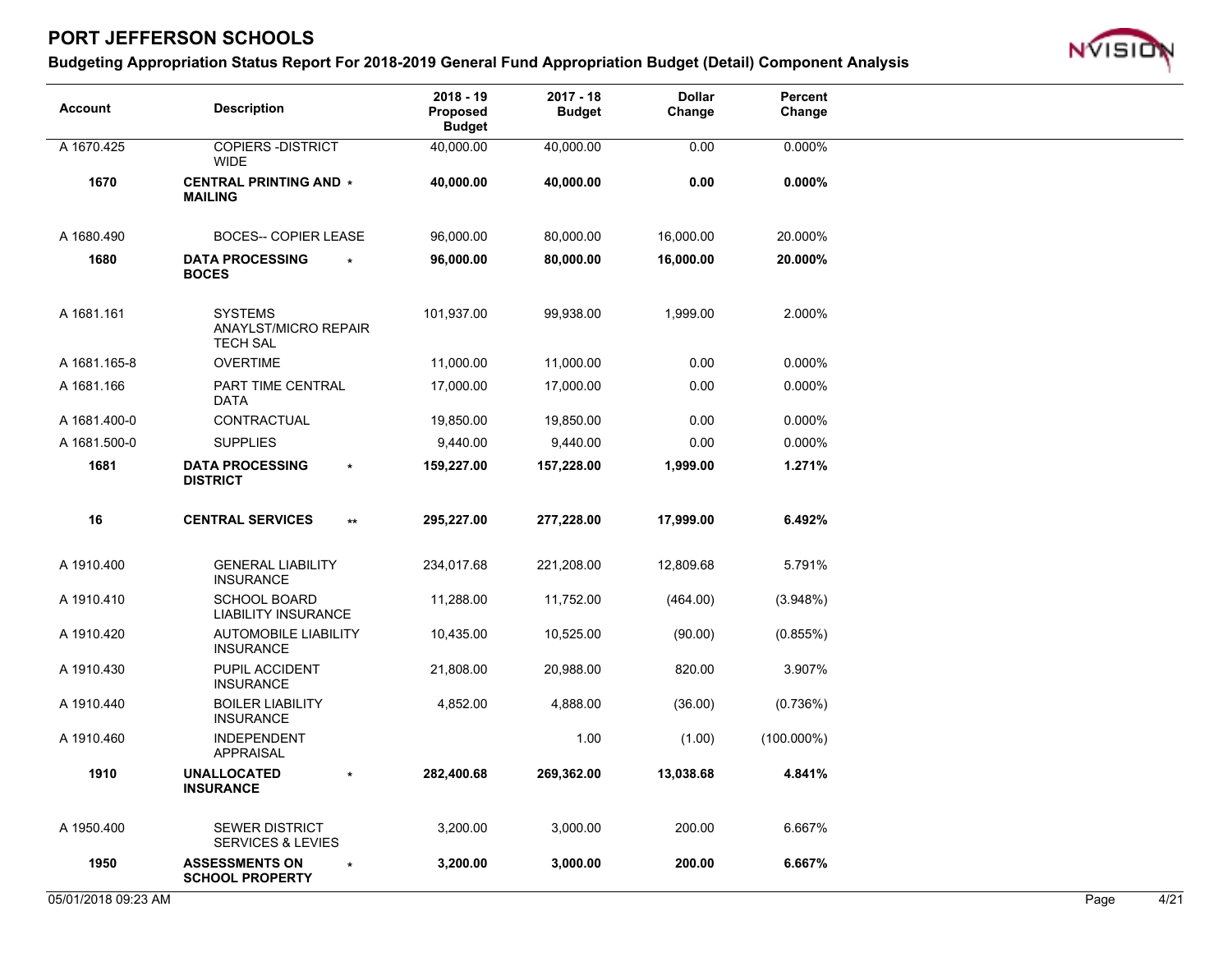

| <b>Account</b>   | <b>Description</b>                                |              | $2018 - 19$<br><b>Proposed</b><br><b>Budget</b> | $2017 - 18$<br><b>Budget</b> | <b>Dollar</b><br>Change | Percent<br>Change |
|------------------|---------------------------------------------------|--------------|-------------------------------------------------|------------------------------|-------------------------|-------------------|
| A 1981.490       | BOCES - ADMIN.<br><b>EXPENSE</b>                  |              | 149,911.00                                      | 148,625.00                   | 1,286.00                | 0.865%            |
| 1981             | ADMIN CHARGE-BOCES *                              |              | 149,911.00                                      | 148,625.00                   | 1,286.00                | 0.865%            |
| 19               | <b>GENERAL SUPPORT</b>                            | $\star\star$ | 435,511.68                                      | 420,987.00                   | 14,524.68               | 3.450%            |
| $\mathbf{1}$     | <b>ADMINISTRATION</b>                             | $***$        | 2,222,755.68                                    | 2,148,688.00                 | 74,067.68               | 3.447%            |
| A 2010.140       | TEACHER-SUBSTITUTES<br><b>FOR CONFERENCES</b>     |              | 40,000.00                                       | 30,000.00                    | 10,000.00               | 33.333%           |
| A 2010.150       | <b>CURRICULUM DEVEL-</b><br><b>INSTR SALARIES</b> |              | 178,533.00                                      | 159,688.00                   | 18,845.00               | 11.801%           |
| A 2010.164       | <b>CURRICULUM-NON</b><br><b>INSTR</b>             |              | 50,572.00                                       | 48,514.00                    | 2,058.00                | 4.242%            |
| A 2010.165       | <b>OVERTIME</b>                                   |              | 2,500.00                                        | 2,500.00                     | 0.00                    | 0.000%            |
| A 2010.170       | <b>CURRICULUM-</b><br><b>CONFERENCE SAL</b>       |              | 8,000.00                                        | 8,000.00                     | 0.00                    | 0.000%            |
| A 2010.171       | <b>MENTORING</b>                                  |              | 10,000.00                                       | 10,000.00                    | 0.00                    | 0.000%            |
| A 2010.400       | <b>OTHER EXPENSE -</b><br><b>DISTRICT</b>         |              | 14,500.00                                       | 14,500.00                    | 0.00                    | 0.000%            |
| A 2010.401       | CURR.DVLPMNT-<br>CONFERENCE DAY REIM.             |              | 5,500.00                                        | 5,500.00                     | 0.00                    | 0.000%            |
| A 2010.420       | SUPERINTENDENT'S DAY<br><b>CONFERENCES</b>        |              | 5,000.00                                        | 5,000.00                     | 0.00                    | 0.000%            |
| A 2010.430       | <b>STAFF DEVELOPMENT</b>                          |              | 58,500.00                                       | 81,000.00                    | (22,500.00)             | (27.778%)         |
| A 2010.430-1-200 | STAFF DEVELOPMENT<br><b>ATHLETICS</b>             |              | 2,500.00                                        |                              | 2,500.00                | < N/A >           |
| A 2010.430-1-314 | STAFF DEVELOPMENT<br><b>MUSIC/ART</b>             |              | 5,000.00                                        |                              | 5,000.00                | < N/A >           |
| A 2010.430-2     | STAFF DEVELOPMENT<br><b>ELEMENTARY</b>            |              | 5,000.00                                        |                              | 5,000.00                | < N/A >           |
| A 2010.430-4     | STAFF DEVELOPMENT<br>MIDDLE SCHOOL                |              | 5,000.00                                        |                              | 5,000.00                | $<$ N/A $>$       |
| A 2010.430-7     | <b>STAFF DEVELOPMENT</b><br><b>HIGH SCHOOL</b>    |              | 5,000.00                                        |                              | 5,000.00                | < N/A >           |
| A 2010.440       | <b>CURRICULUM DVLPMNT</b>                         |              | 500.00                                          | 500.00                       | 0.00                    | 0.000%            |
| A 2010.490       | <b>BOCES</b>                                      |              | 166,675.00                                      | 166,689.00                   | (14.00)                 | (0.008%)          |
| A 2010.500       | SUPPLIES - DISTRICT                               |              | 3,500.00                                        | 3,500.00                     | 0.00                    | 0.000%            |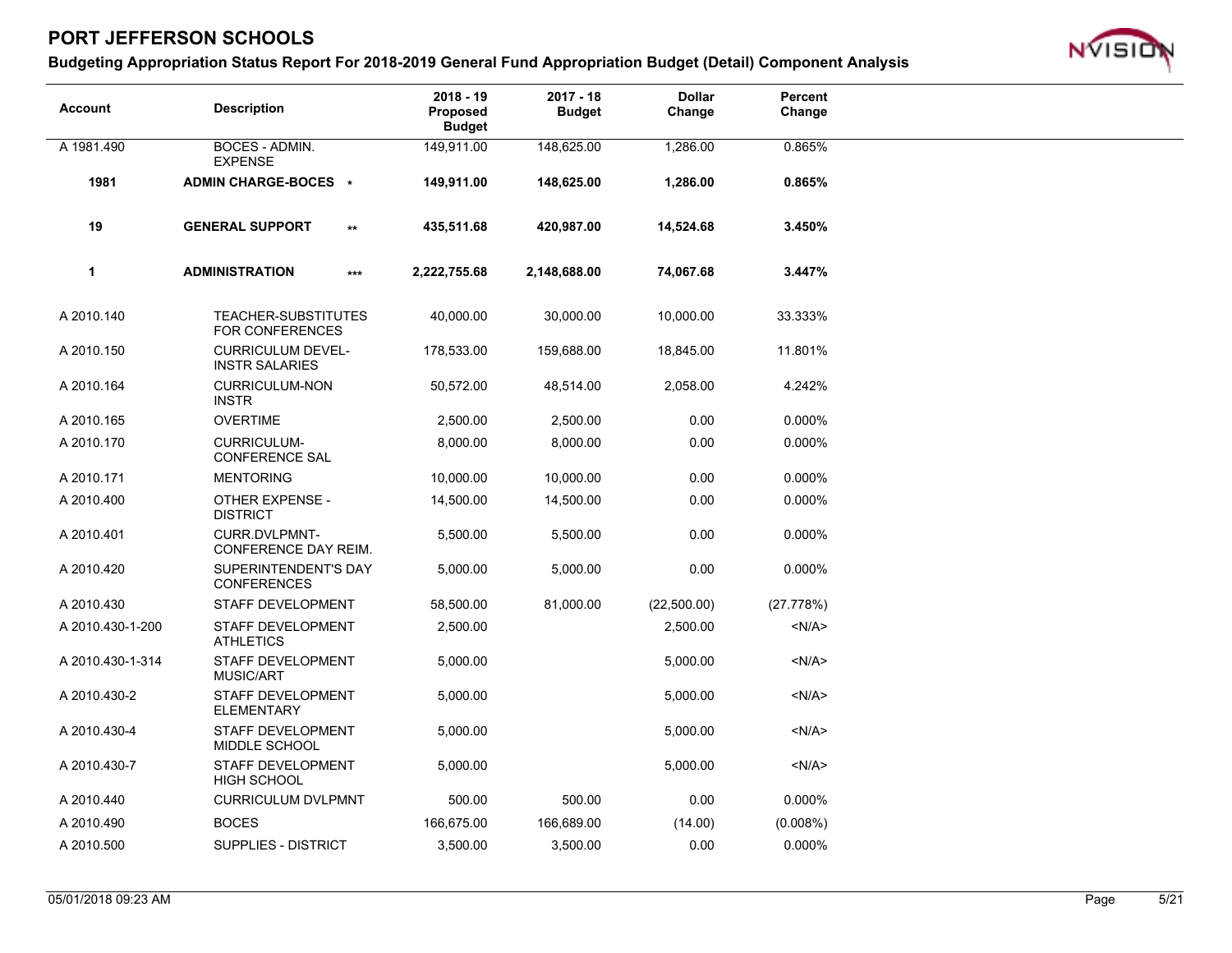

| <b>Account</b>            | <b>Description</b>                                       | $2018 - 19$<br>Proposed<br><b>Budget</b> | $2017 - 18$<br><b>Budget</b> | <b>Dollar</b><br>Change | Percent<br>Change |  |
|---------------------------|----------------------------------------------------------|------------------------------------------|------------------------------|-------------------------|-------------------|--|
| 2010                      | CURR.<br>$\star$<br><b>DEV./SUPERVISION</b>              | 566,280.00                               | 535,391.00                   | 30,889.00               | 5.769%            |  |
| A 2020.150                | SUPERVISION -<br><b>INSTRUCTIONAL</b><br><b>SALARIES</b> | 879,814.00                               | 865,502.00                   | 14,312.00               | 1.654%            |  |
| A 2020.162-0              | <b>SUBSTITUTES</b>                                       | 6,500.00                                 | 6,500.00                     | 0.00                    | 0.000%            |  |
| A 2020.164                | SUPERVISION - NON<br><b>INSTRUCT SAL</b>                 | 475,060.00                               | 459,085.00                   | 15,975.00               | 3.480%            |  |
| A 2020.165-8              | <b>OVERTIME</b>                                          | 14,000.00                                | 14,000.00                    | 0.00                    | 0.000%            |  |
| A 2020.200-7              | SUPERVISION -<br>EQUIPMENT - H.S.                        | 1,500.00                                 | 1,000.00                     | 500.00                  | 50.000%           |  |
| A 2020.400-1              | SUPERVISION - OTHER<br>EXPENSE - ELEM.                   | 9,976.00                                 | 9,980.00                     | (4.00)                  | $(0.040\%)$       |  |
| A 2020.400-4              | SUPERVISION - OTHER<br>EXPENSE - M.S.                    | 1,360.00                                 | 1,360.00                     | 0.00                    | 0.000%            |  |
| A 2020.400-7              | SUPERVISION - OTHER<br>EXPENSES - H.S.                   | 4,893.94                                 | 6,934.94                     | (2,041.00)              | (29.431%)         |  |
| A 2020.500-1              | SUPERVISION -<br>SUPPLIES - ELEM.                        | 3,887.53                                 | 3,501.07                     | 386.46                  | 11.038%           |  |
| A 2020.500-4              | SUPERVISION -<br>SUPPLIES - M.S.                         | 4,254.00                                 | 4,000.00                     | 254.00                  | 6.350%            |  |
| A 2020.500-7              | SUPERVISION -<br>SUPPLIES - H.S.                         | 6,625.00                                 | 5,000.00                     | 1,625.00                | 32.500%           |  |
| 2020                      | <b>SUPER. REG. SCHOOL</b><br>$\pmb{\ast}$                | 1,407,870.47                             | 1,376,863.01                 | 31,007.46               | 2.252%            |  |
| 20                        | <b>SUPERVISION REGULAR **</b><br><b>SCHOOL</b>           | 1,974,150.47                             | 1,912,254.01                 | 61,896.46               | 3.237%            |  |
| $\mathbf 2$               | <b>INSTRUCTION</b><br>$***$                              | 1,974,150.47                             | 1,912,254.01                 | 61,896.46               | 3.237%            |  |
|                           | <b>Totals For Administrative Components:</b>             | 4,196,906.15                             | 4,060,942.01                 | 135,964.14              | 3.348%            |  |
| <b>Capital Components</b> |                                                          |                                          |                              |                         |                   |  |
| A 1620.160                | <b>CUST, GROUNDS &amp;</b><br><b>MAINT</b>               | 526,778.00                               | 521,616.00                   | 5,162.00                | 0.990%            |  |
| A 1620.161                | <b>CUSTODIAL</b><br><b>SUPERVISORS</b>                   | 342,639.00                               | 339,703.00                   | 2,936.00                | 0.864%            |  |
| A 1620.165-0              | <b>DISTRICT OVERTIME</b>                                 |                                          | 3,525.00                     | (3,525.00)              | $(100.000\%)$     |  |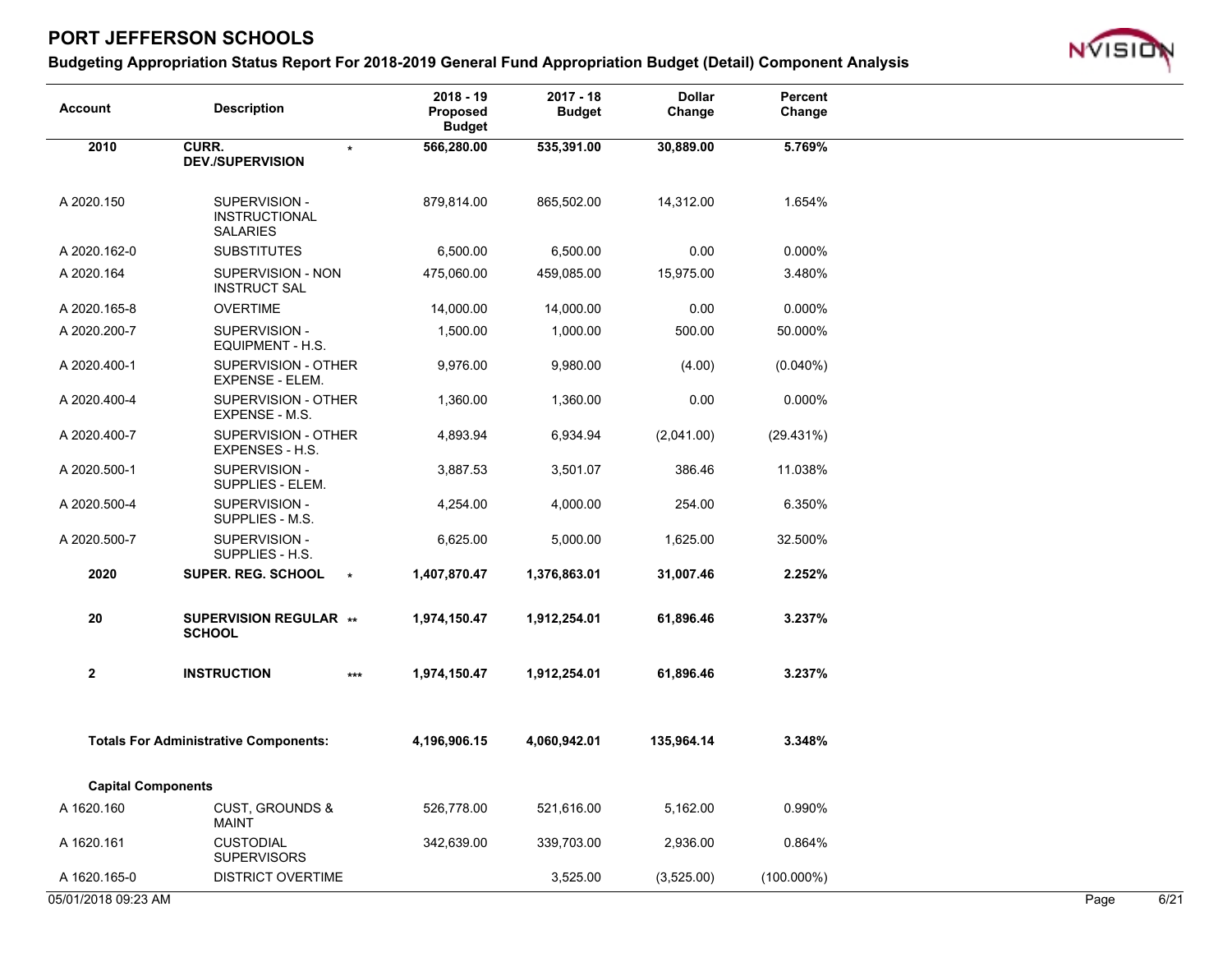### **Budgeting Appropriation Status Report For 2018-2019 General Fund Appropriation Budget (Detail) Component Analysis**



| <b>Account</b> | <b>Description</b>                               | $2018 - 19$<br>Proposed<br><b>Budget</b> | $2017 - 18$<br><b>Budget</b> | <b>Dollar</b><br>Change | Percent<br>Change |  |
|----------------|--------------------------------------------------|------------------------------------------|------------------------------|-------------------------|-------------------|--|
| A 1620.165-1   | <b>OVERTIME ELEM</b>                             | 24,525.00                                | 21,000.00                    | 3,525.00                | 16.786%           |  |
| A 1620.165-7   | <b>OVERTIME HS</b>                               | 35,000.00                                | 35,000.00                    | 0.00                    | 0.000%            |  |
| A 1620.200     | <b>CUSTODIAL -</b><br><b>EQUIPMENT</b>           | 70,000.00                                | 70,000.00                    | 0.00                    | 0.000%            |  |
| A 1620.200-8   | <b>EQUIPMENT-FURN.</b><br><b>REPLCMNT</b>        | 39,800.00                                | 39,800.00                    | 0.00                    | 0.000%            |  |
| A 1620.400     | OPER & MAINT -<br>CONTRACTUAL                    | 93,988.00                                | 93,988.00                    | 0.00                    | 0.000%            |  |
| A 1620.409     | <b>JUNIOR HIGH REPAIRS</b>                       | 17,500.00                                | 10,300.00                    | 7,200.00                | 69.903%           |  |
| A 1620.411     | <b>FUEL OIL</b>                                  | 30,090.00                                | 29,213.00                    | 877.00                  | 3.002%            |  |
| A 1620.412     | <b>ELECTRIC</b>                                  | 148,815.00                               | 144,480.00                   | 4,335.00                | 3.000%            |  |
| A 1620.412-5   | <b>GASOLINE</b>                                  | 20,240.00                                | 19,652.00                    | 588.00                  | 2.992%            |  |
| A 1620.413     | <b>GAS</b>                                       | 113,094.00                               | 109,800.00                   | 3,294.00                | 3.000%            |  |
| A 1620.414     | <b>WATER</b>                                     | 30,155.00                                | 29,725.00                    | 430.00                  | 1.447%            |  |
| A 1620.415     | <b>TELEPHONE</b>                                 | 10,743.00                                | 10,430.00                    | 313.00                  | 3.001%            |  |
| A 1620.422     | <b>EXTERMINATION &amp;</b><br><b>TOXIC WASTE</b> | 11,845.00                                | 11,845.00                    | 0.00                    | 0.000%            |  |
| A 1620.429     | <b>OPERATIONS - CARTAGE</b>                      | 24,040.00                                | 23,340.00                    | 700.00                  | 2.999%            |  |
| A 1620.490     | BOCES-<br>PHONE/HEALTH/SAFETY                    | 20,333.00                                | 20,120.00                    | 213.00                  | 1.059%            |  |
| A 1620.500     | <b>CUSTODIAL - SUPPLIES</b>                      | 60,770.00                                | 60,770.00                    | 0.00                    | 0.000%            |  |
| A 1620.500-1   | POOL SUPPLIES                                    | 5,202.00                                 | 5,202.00                     | 0.00                    | 0.000%            |  |
| A 1620.560     | <b>Custodial Uniforms</b>                        | 10,430.00                                | 10,430.00                    | 0.00                    | 0.000%            |  |
| 1620           | <b>OPERATION</b><br><b>MAINT/PLANT</b>           | 1,635,987.00                             | 1,609,939.00                 | 26,048.00               | 1.618%            |  |
| A 1621.150     | <b>MAINTENANCE -</b><br>SUPERVISOR SALARY        | 122,298.00                               | 120,525.00                   | 1,773.00                | 1.471%            |  |
| A 1621.160     | MAINTENANCE - CUST &<br><b>GROUNDS</b>           | 380,047.00                               | 302,061.00                   | 77,986.00               | 25.818%           |  |
| A 1621.160-8   | SUMMER TEMP HELP                                 | 16,000.00                                | 16,000.00                    | 0.00                    | 0.000%            |  |
| A 1621.161     | <b>MAINT - CUSTODIAL</b><br><b>SUPERVISORS</b>   | 182,092.00                               | 183,857.00                   | (1,765.00)              | $(0.960\%)$       |  |
| A 1621.162-0   | <b>SUBSTITUTES</b>                               |                                          |                              | 0.00                    | < N/A >           |  |
| A 1621.165-0   | <b>OVERTIME</b>                                  | 34,000.00                                | 34,000.00                    | 0.00                    | 0.000%            |  |
| A 1621.165-8   | <b>EMERGENCY OT SNOW</b>                         | 25,000.00                                | 25,000.00                    | 0.00                    | 0.000%            |  |
| A 1621.400     | MAINT - CONTRACT,<br>ANNUAL & P.M.               | 247,200.00                               | 247,200.00                   | 0.00                    | 0.000%            |  |

05/01/2018 09:23 AM Page 7/21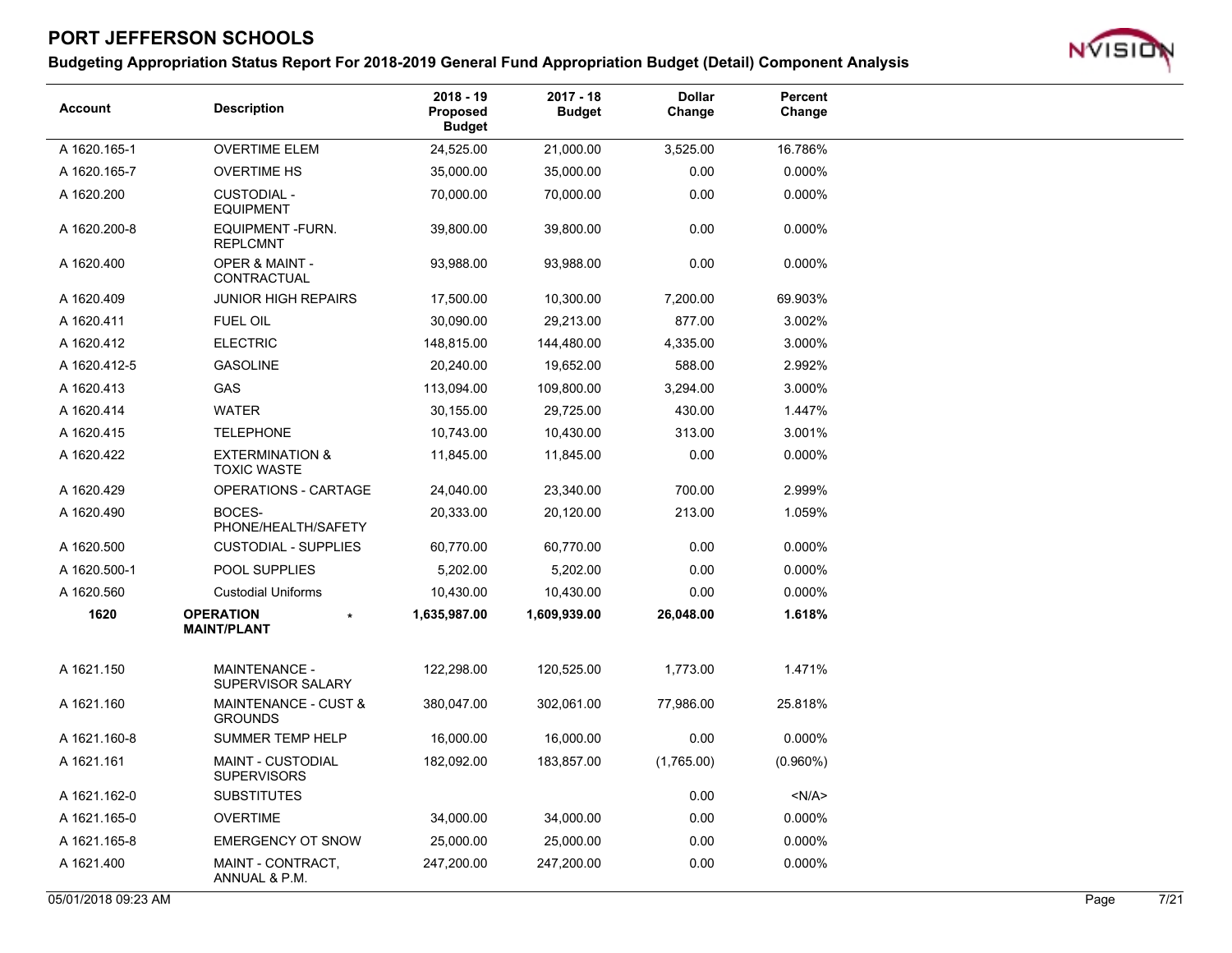

| <b>Account</b> | <b>Description</b>                                 |                 | $2018 - 19$<br>Proposed<br><b>Budget</b> | $2017 - 18$<br><b>Budget</b> | <b>Dollar</b><br>Change | Percent<br>Change |
|----------------|----------------------------------------------------|-----------------|------------------------------------------|------------------------------|-------------------------|-------------------|
| A 1621.401-0   | ASBESTOS ABATEMENT                                 |                 | 10,300.00                                | 10,300.00                    | 0.00                    | 0.000%            |
| A 1621.479     | <b>MAINTENANCE -</b><br><b>TRAINING</b>            |                 | 5,665.00                                 | 5,665.00                     | 0.00                    | 0.000%            |
| A 1621.500     | PREV MAINT - SUPPLIES                              |                 | 108,150.00                               | 108,150.00                   | 0.00                    | 0.000%            |
| 1621           | <b>MAINTENANCE OF</b><br><b>PLANT</b>              |                 | 1,130,752.00                             | 1,052,758.00                 | 77,994.00               | 7.409%            |
| 16             | <b>CENTRAL SERVICES</b>                            | $^{\star\star}$ | 2,766,739.00                             | 2,662,697.00                 | 104,042.00              | 3.907%            |
| A 1930.400     | <b>JUDGMENTS &amp; CLAIMS</b>                      |                 | 15,000.00                                | 15,000.00                    | 0.00                    | 0.000%            |
| 1930           | <b>JUDGMENTS &amp; CLAIMS</b>                      | $\star$         | 15,000.00                                | 15,000.00                    | 0.00                    | $0.000\%$         |
| 19             | <b>GENERAL SUPPORT</b>                             | $^{\star\star}$ | 15,000.00                                | 15,000.00                    | 0.00                    | $0.000\%$         |
| $\mathbf{1}$   | <b>ADMINISTRATION</b>                              | ***             | 2,781,739.00                             | 2,677,697.00                 | 104,042.00              | 3.886%            |
| A 9711.600     | SERIAL BONDS -<br><b>PRINCIPAL</b>                 |                 | 635,000.00                               | 640,000.00                   | (5,000.00)              | (0.781%)          |
| A 9711.700     | SERIAL BONDS -<br><b>INTEREST</b>                  |                 | 78,600.00                                | 103,914.00                   | (25, 314.00)            | (24.361%)         |
| 9711           | <b>SERIAL BOND</b>                                 |                 | 713,600.00                               | 743,914.00                   | (30, 314.00)            | (4.075%)          |
| A 9760.700     | <b>TAX ANTICIPATION</b><br><b>NOTES - INTEREST</b> |                 | 175,536.00                               | 220,000.00                   | (44, 464.00)            | (20.211%)         |
| 9760           | <b>TAN</b>                                         | $\star$         | 175,536.00                               | 220,000.00                   | (44, 464.00)            | (20.211%)         |
| A 9789.600     | <b>EPC Principal</b>                               |                 | 151,800.98                               | 115,401.45                   | 36,399.53               | 31.542%           |
| A 9789.700     | <b>EPC</b> Interest                                |                 | 61,925.82                                | 98,325.35                    | (36, 399.53)            | (37.019%)         |
| 9789           | <b>Other Debt (Specify)</b>                        | $\star$         | 213,726.80                               | 213,726.80                   | 0.00                    | $0.000\%$         |
| 97             | <b>DEBT SERVICE</b>                                | $\star\star$    | 1,102,862.80                             | 1,177,640.80                 | (74, 778.00)            | $(6.350\%)$       |
| A 9950.9       | <b>TRANSFER TO CAPITAL</b><br><b>FUND</b>          |                 | 1,868,000.00                             | 1,391,000.00                 | 477,000.00              | 34.292%           |
| 9950           | TRANSFER TO CAPITAL *                              |                 | 1,868,000.00                             | 1,391,000.00                 | 477,000.00              | 34.292%           |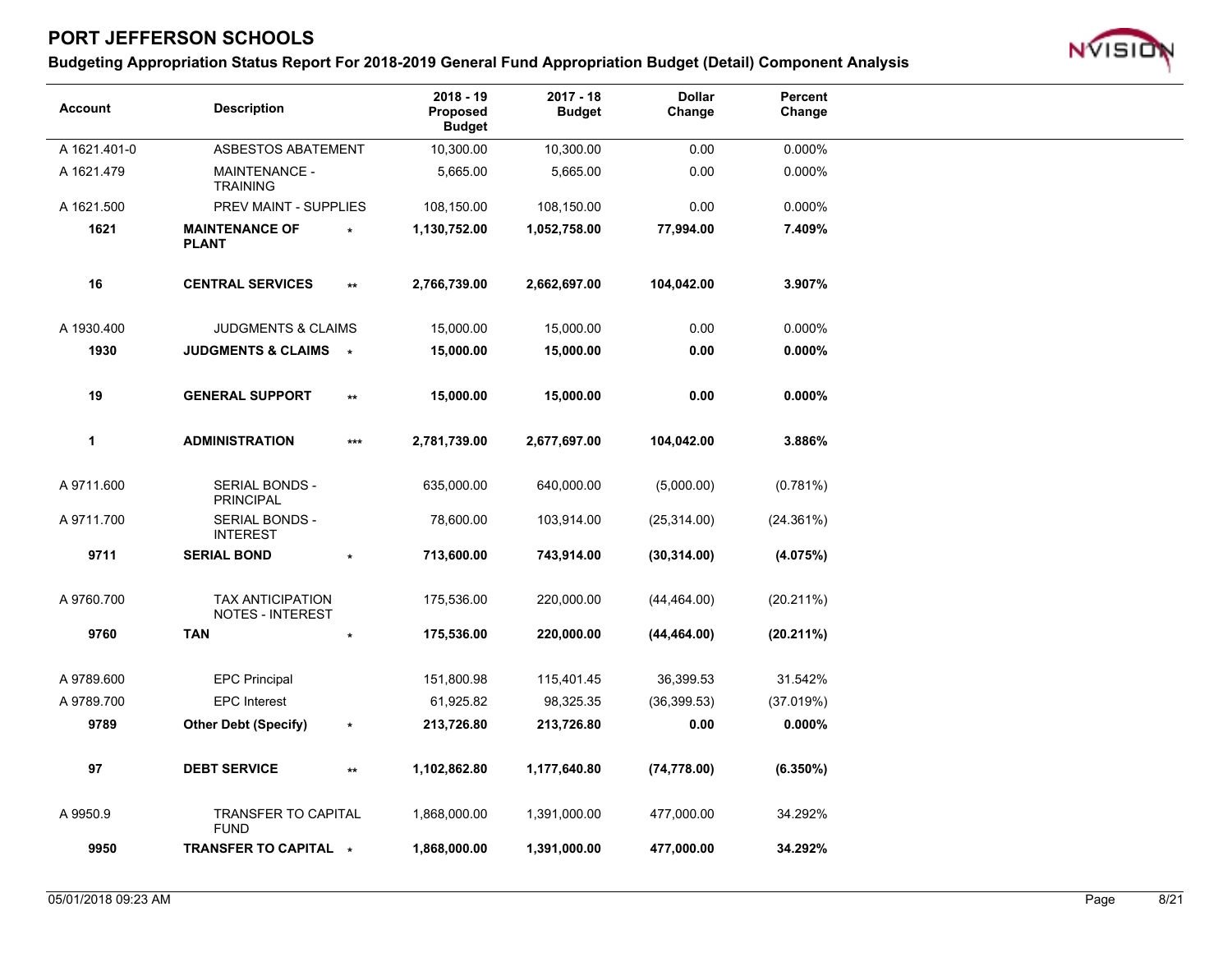

| <b>Account</b>            | <b>Description</b>                                          | 2018 - 19<br><b>Proposed</b><br><b>Budget</b> | $2017 - 18$<br><b>Budget</b> | <b>Dollar</b><br>Change | Percent<br>Change |
|---------------------------|-------------------------------------------------------------|-----------------------------------------------|------------------------------|-------------------------|-------------------|
| 99                        | <b>INTERFUND TRANSFERS **</b>                               | 1,868,000.00                                  | 1,391,000.00                 | 477,000.00              | 34.292%           |
| 9                         | BENEFITS/DEBT/TRANSF ***<br><b>ERS</b>                      | 2,970,862.80                                  | 2,568,640.80                 | 402,222.00              | 15.659%           |
|                           | <b>Totals For Capital Components:</b>                       | 5,752,601.80                                  | 5,246,337.80                 | 506,264.00              | 9.650%            |
| <b>Program Components</b> |                                                             |                                               |                              |                         |                   |
| A 2110.100                | <b>PRE K - SALARIES -</b><br><b>INSTRUCTIONAL</b>           | 69,845.10                                     | 74,349.03                    | (4,503.93)              | (6.058%)          |
| A 2110.110                | KINDERGARTEN -<br><b>SALARIES -</b><br><b>INSTRUCTIONAL</b> | 477,711.00                                    | 457,661.00                   | 20,050.00               | 4.381%            |
| A 2110.120                | <b>GRADE 1/6 - SALARIES -</b><br><b>INSTRUCTIONAL</b>       | 4,383,663.82                                  | 4,065,215.18                 | 318,448.64              | 7.834%            |
| A 2110.130                | GRADE 7/12 - SALARIES -<br><b>INSTRUCTIONAL</b>             | 5,260,306.50                                  | 5,389,199.80                 | (128, 893.30)           | (2.392%)          |
| A 2110.140                | SUBSTITUTE TEACHERS<br>- SALARIES                           | 250,000.00                                    | 250,000.00                   | 0.00                    | 0.000%            |
| A 2110.152                | HOME TUTOR-SUPV.<br>DETENTION-SALARI                        | 40,000.00                                     | 40,000.00                    | 0.00                    | 0.000%            |
| A 2110.154                | STAFF TRANSLATION<br><b>SERVICES</b>                        | 7,500.00                                      | 7,500.00                     | 0.00                    | 0.000%            |
| A 2110.156                | <b>VAC/SICK PAY</b>                                         | 140,000.00                                    | 140,000.00                   | 0.00                    | 0.000%            |
| A 2110.156-0              | LANE & MID YR CHANGE                                        | 90,000.00                                     | 90,000.00                    | 0.00                    | 0.000%            |
| A 2110.162-0              | <b>SUBSTITUTES</b>                                          | 30,000.00                                     | 30,000.00                    | 0.00                    | 0.000%            |
| A 2110.163                | <b>REG SCH - TEACHER</b><br>AIDE SAL                        | 289,929.00                                    | 272,126.00                   | 17,803.00               | 6.542%            |
| A 2110.165                | PARA OVERTIME<br><b>INSTRUCTIONAL</b>                       | 10,000.00                                     | 31,500.00                    | (21,500.00)             | (68.254%)         |
| A 2110.200-1              | <b>GENERAL - EQUIPMENT -</b><br><b>ELEM</b>                 | 6,300.00                                      | 6,300.00                     | 0.00                    | 0.000%            |
| A 2110.200-4              | <b>GENERAL - EQUIPMENT -</b><br>M.S.                        | 4,500.00                                      | 4,500.00                     | 0.00                    | 0.000%            |
| A 2110.200-7              | <b>GENERAL - EQUIPMENT -</b><br>H.S.                        | 4,500.00                                      | 4,500.00                     | 0.00                    | 0.000%            |
| A 2110.200-7-1600         | <b>INDUSTRIAL ARTS -</b><br><b>EQUIPMENT - HS</b>           | 5,000.00                                      | 4,841.92                     | 158.08                  | 3.265%            |
| A 2110.200-7-6000         | MATH - EQUIPMENT - HS                                       | 4,200.00                                      | 7,700.00                     | (3,500.00)              | (45.455%)         |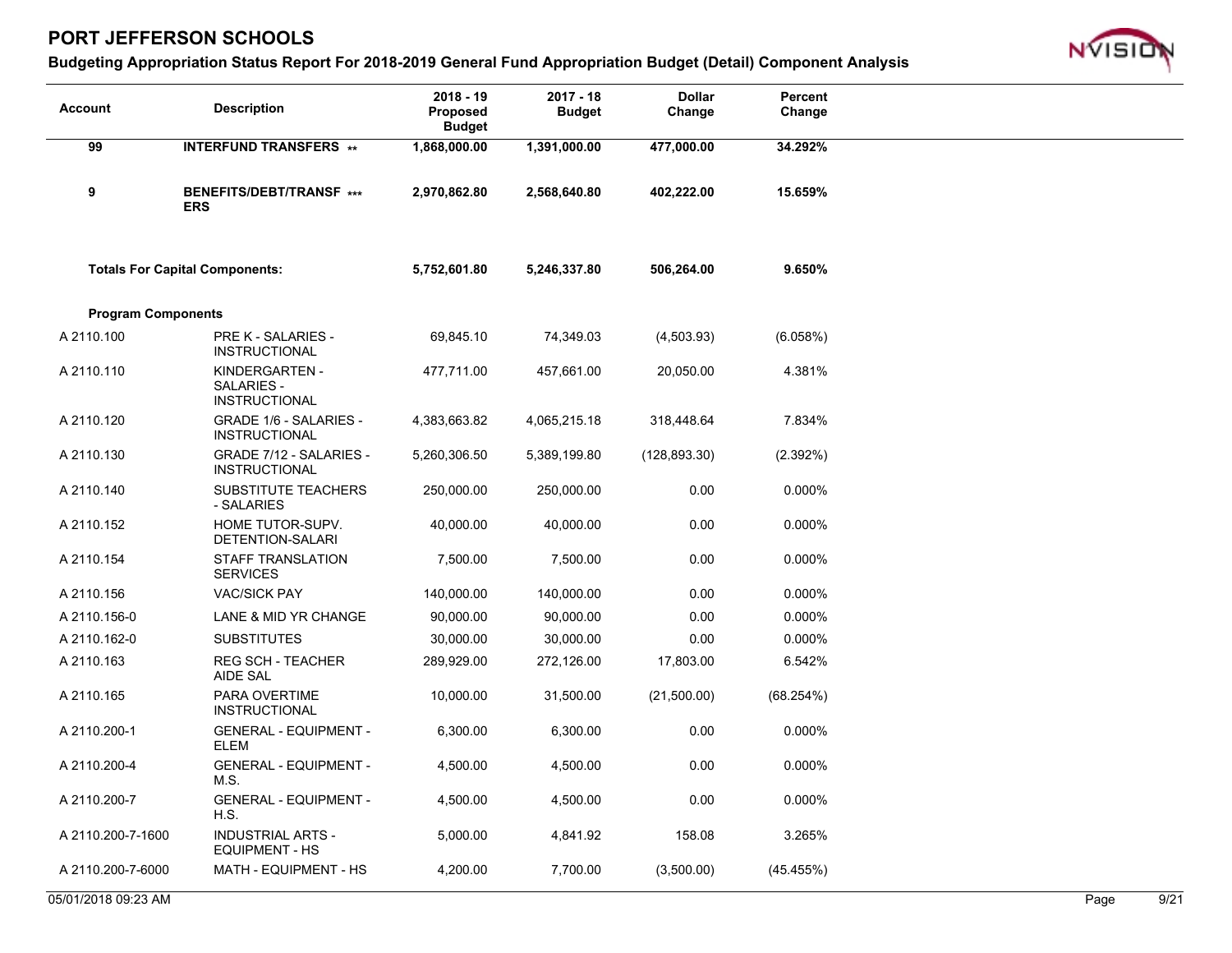

| <b>Account</b>    | <b>Description</b>                                   | $2018 - 19$<br><b>Proposed</b><br><b>Budget</b> | $2017 - 18$<br><b>Budget</b> | <b>Dollar</b><br>Change | Percent<br>Change |
|-------------------|------------------------------------------------------|-------------------------------------------------|------------------------------|-------------------------|-------------------|
| A 2110.400-1-0010 | PRE K - CONTRACTUAL -<br><b>ELEM</b>                 | 346.50                                          | 329.34                       | 17.16                   | 5.210%            |
| A 2110.400-1-0100 | KINDERGARTEN -<br>CONTRACTUAL - ELEM                 | 484.00                                          | 462.00                       | 22.00                   | 4.762%            |
| A 2110.400-1-1000 | 1ST GRADE -<br>CONTRACTUAL - ELEM                    | 484.00                                          | 490.88                       | (6.88)                  | $(1.402\%)$       |
| A 2110.400-1-1300 | MUSIC - CONTRACTUAL -<br><b>ELEM</b>                 | 15,455.00                                       | 15,455.00                    | 0.00                    | 0.000%            |
| A 2110.400-1-2000 | 2ND GRADE -<br>CONTRACTUAL - ELEM                    | 571.12                                          | 549.12                       | 22.00                   | 4.006%            |
| A 2110.400-1-3000 | 3RD GRADE -<br>CONTRACTUAL - ELEM                    | 617.76                                          | 519.75                       | 98.01                   | 18.857%           |
| A 2110.400-1-4000 | 4TH GRADE -<br>CONTRACTUAL - ELEM                    | 2,063.16                                        | 2,002.77                     | 60.39                   | 3.015%            |
| A 2110.400-1-5000 | 5TH GRADE -<br>CONTRACTUAL - ELEM                    | 1,744.05                                        | 2,031.43                     | (287.38)                | (14.147%)         |
| A 2110.400-4-0000 | <b>GENERAL -</b><br>CONTRACTUAL - MS                 | 5,101.52                                        | 5,160.72                     | (59.20)                 | (1.147%)          |
| A 2110.400-4-1100 | <b>FOREIGN LANGUAGE -</b><br>CONTRACTUAL - MS        | 220.00                                          | 180.00                       | 40.00                   | 22.222%           |
| A 2110.400-4-1300 | MUSIC - CONTRACTUAL -<br>MS.                         | 11,280.00                                       | 11,280.00                    | 0.00                    | 0.000%            |
| A 2110.400-4-1400 | ART CONTRACTUAL MS                                   | 115.00                                          | 115.00                       | 0.00                    | 0.000%            |
| A 2110.400-4-6000 | MATH - CONTRACTUAL -<br><b>MS</b>                    | 1,140.00                                        | 1,159.95                     | (19.95)                 | (1.720%)          |
| A 2110.400-4-7000 | <b>ENGLISH -</b><br>CONTRACTUAL - MS                 | 966.78                                          | 786.17                       | 180.61                  | 22.973%           |
| A 2110.400-4-8000 | SOCIAL STUDIES -<br>CONTRACTUAL - MS                 | 1,231.44                                        | 1,142.45                     | 88.99                   | 7.789%            |
| A 2110.400-7-0000 | <b>GENERAL - OTHER</b><br><b>EXPENSE - HS</b>        | 13,000.00                                       | 13,000.00                    | 0.00                    | 0.000%            |
| A 2110.400-7-1100 | <b>FOREIGN LANGUAGE -</b><br><b>CONTRACTUAL - HS</b> | 1,965.00                                        | 1,965.00                     | 0.00                    | 0.000%            |
| A 2110.400-7-1200 | PHYS ED/HEATLH -<br>CONTRACTUAL - HS                 | 600.00                                          | 600.00                       | 0.00                    | 0.000%            |
| A 2110.400-7-1300 | MUSIC - CONTRACTUAL -<br>HS.                         | 16,805.00                                       | 29,805.00                    | (13,000.00)             | (43.617%)         |
| A 2110.400-7-1400 | ART CONTRACTUAL HS                                   | 1,375.00                                        | 1,940.00                     | (565.00)                | (29.124%)         |
| A 2110.400-7-1600 | <b>INDUSTRIAL ARTS -</b><br>CONTRACTUAL - HS         | 2,000.00                                        | 2,000.00                     | 0.00                    | 0.000%            |
| A 2110.400-7-6000 | MATH - CONTRACTUAL -<br>HS.                          | 775.00                                          | 775.00                       | 0.00                    | 0.000%            |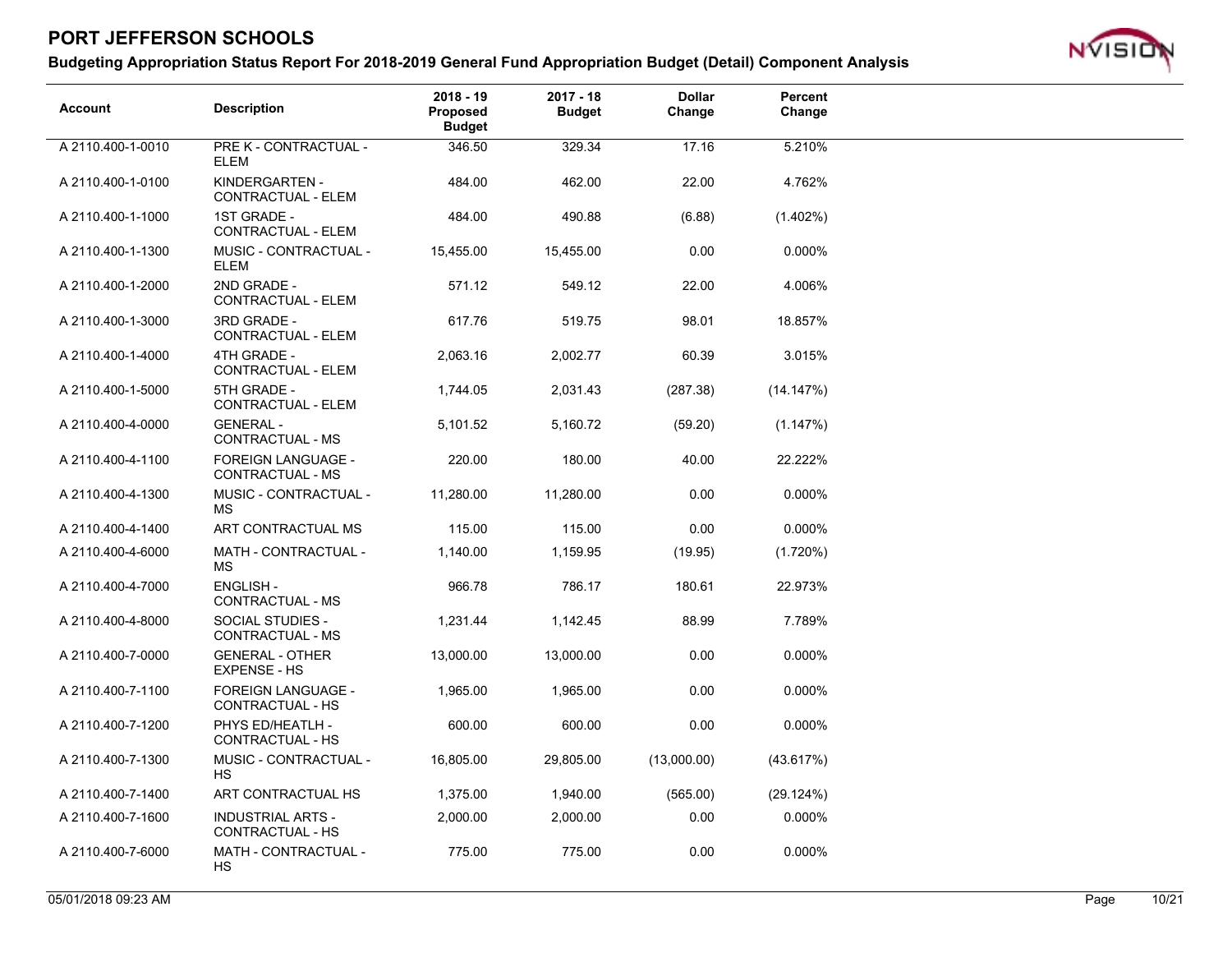

| <b>Account</b>    | <b>Description</b>                                 | $2018 - 19$<br><b>Proposed</b><br><b>Budget</b> | $2017 - 18$<br><b>Budget</b> | <b>Dollar</b><br>Change | Percent<br>Change |
|-------------------|----------------------------------------------------|-------------------------------------------------|------------------------------|-------------------------|-------------------|
| A 2110.400-7-7000 | <b>ENGLISH-</b><br>CONTRACTUAL - HS                | 1,635.00                                        | 1,635.56                     | (0.56)                  | (0.034%)          |
| A 2110.400-7-8000 | SOCIAL STUDIES -<br>CONTRACTUAL - HS               | 650.00                                          | 650.00                       | 0.00                    | 0.000%            |
| A 2110.400-7-9000 | <b>SCIENCE -</b><br>CONTRACTUAL - HS               | 8,360.00                                        | 7,753.00                     | 607.00                  | 7.829%            |
| A 2110.450        | <b>TESTING</b>                                     | 85,000.00                                       | 93,000.00                    | (8,000.00)              | $(8.602\%)$       |
| A 2110.457-1      | POSTAGE -<br><b>ELEMENTARY</b>                     | 2,769.95                                        | 2,799.96                     | (30.01)                 | (1.072%)          |
| A 2110.457-4      | POSTAGE M.S.                                       | 2,790.00                                        | 3,550.00                     | (760.00)                | (21.408%)         |
| A 2110.457-7      | POSTAGE - HS                                       | 11,139.00                                       | 10,329.00                    | 810.00                  | 7.842%            |
| A 2110.470        | <b>TUTORS/TUITION TO</b><br>OTHER SCHOOLS          | 12,000.00                                       | 12,000.00                    | 0.00                    | 0.000%            |
| A 2110.480-1      | <b>TEXTBOOKS -</b><br><b>ELEMENTARY</b>            | 20,000.00                                       | 25,000.00                    | (5,000.00)              | $(20.000\%)$      |
| A 2110.480-1-0000 | TEXTBOOKS-GENERAL-<br><b>ELEM</b>                  | 5,763.10                                        | 4,529.15                     | 1,233.95                | 27.245%           |
| A 2110.480-1-0010 | <b>TEXTBOOKS - PRE K</b>                           |                                                 | 790.56                       | (790.56)                | $(100.000\%)$     |
| A 2110.480-1-0100 | KINDERGARTEN -<br><b>TEXTBOOKS - ELEM</b>          | 500.00                                          | 2,128.35                     | (1,628.35)              | (76.508%)         |
| A 2110.480-1-1000 | 1ST GRADE -<br><b>TEXTBOOKS - ELEM</b>             | 5,441.60                                        | 4,022.40                     | 1,419.20                | 35.282%           |
| A 2110.480-1-1300 | MUSIC - TEXTBOOKS -<br><b>ELEM</b>                 |                                                 | 98.67                        | (98.67)                 | $(100.000\%)$     |
| A 2110.480-1-2000 | 2ND GRADE -<br><b>TEXTBOOKS - ELEM</b>             | 2,166.47                                        | 1,641.31                     | 525.16                  | 31.996%           |
| A 2110.480-1-3000 | 3RD GRADE -<br><b>TEXTBOOKS - ELEM</b>             | 6,493.19                                        | 7,819.03                     | (1,325.84)              | (16.957%)         |
| A 2110.480-1-4000 | 4TH GRADE -<br><b>TEXTBOOKS - ELEM</b>             | 4,414.14                                        | 4,380.12                     | 34.02                   | 0.777%            |
| A 2110.480-1-5000 | 5TH GRADE -<br><b>TEXTBOOKS - ELEM</b>             | 4,735.15                                        | 4,413.76                     | 321.39                  | 7.282%            |
| A 2110.480-4      | <b>TEXTBOOKS - MS</b>                              | 20,000.00                                       | 25,000.00                    | (5,000.00)              | $(20.000\%)$      |
| A 2110.480-4-1100 | <b>FOREIGN LANGUAGE -</b><br><b>TEXTBOOKS - MS</b> | 3,775.05                                        | 6,231.66                     | (2,456.61)              | $(39.421\%)$      |
| A 2110.480-4-1300 | MUSIC - TEXTBOOKS -<br>МS                          | 217.80                                          | 93.46                        | 124.34                  | 133.041%          |
| A 2110.480-4-7000 | ENGLISH - TEXTBOOKS -<br><b>MS</b>                 | 5,036.53                                        | 5,248.18                     | (211.65)                | (4.033%)          |
| A 2110.480-4-9000 | <b>SCIENCE - TEXTBOOKS -</b><br><b>MS</b>          | 2,806.98                                        | 1,644.72                     | 1,162.26                | 70.666%           |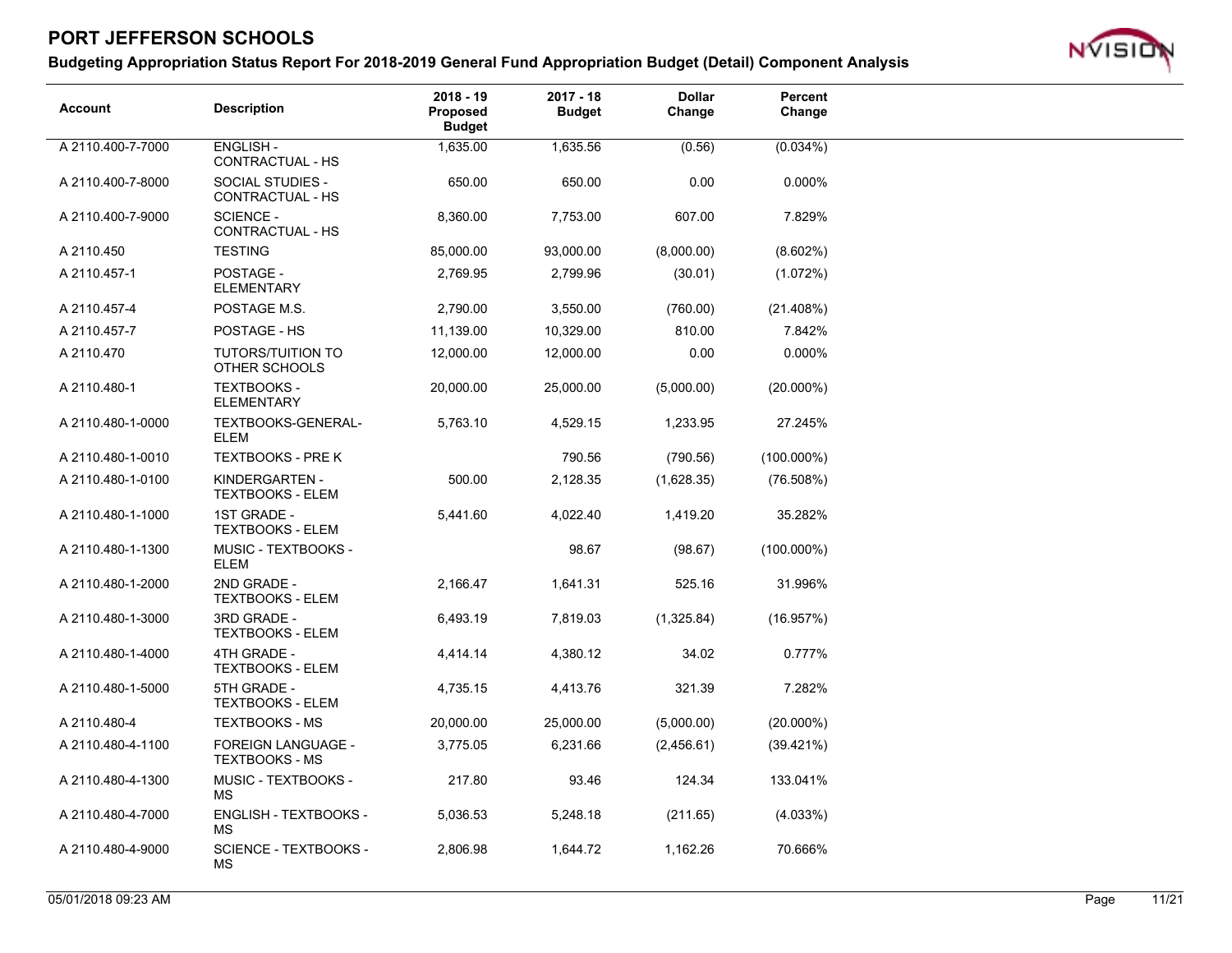

| <b>Account</b>    | <b>Description</b>                                | $2018 - 19$<br>Proposed<br>Budget | $2017 - 18$<br><b>Budget</b> | <b>Dollar</b><br>Change | Percent<br>Change |
|-------------------|---------------------------------------------------|-----------------------------------|------------------------------|-------------------------|-------------------|
| A 2110.480-7      | <b>TEXTBOOKS - HS</b>                             | 20,000.00                         | 25,000.00                    | (5,000.00)              | $(20.000\%)$      |
| A 2110.480-7-0000 | <b>GENERAL - TEXTBOOKS -</b><br>HS.               | 17,925.60                         | 11,885.73                    | 6,039.87                | 50.816%           |
| A 2110.480-7-1300 | MUSIC - TEXTBOOKS -<br>HS.                        | 216.64                            |                              | 216.64                  | < N/A >           |
| A 2110.490-0      | <b>BOCES</b>                                      | 120,343.00                        | 120,569.00                   | (226.00)                | (0.187%)          |
| A 2110.500-1-0000 | INSTRUCTIONAL<br>SUPPLIES ELEM.<br><b>GENERAL</b> | 25,605.95                         | 25,564.43                    | 41.52                   | 0.162%            |
| A 2110.500-1-0010 | PRE K SUPPLIES                                    | 310.58                            | 308.91                       | 1.67                    | 0.541%            |
| A 2110.500-1-0100 | KINDERGARTEN -<br>SUPPLIES - ELEM                 | 755.23                            | 731.65                       | 23.58                   | 3.223%            |
| A 2110.500-1-1000 | 1ST GRADE - SUPPLIES -<br>ELEM                    | 2,041.78                          | 1,926.69                     | 115.09                  | 5.973%            |
| A 2110.500-1-1200 | PHYS ED/HEALTH -<br><b>SUPPLIES - ELEM</b>        | 2,219.33                          | 2,203.93                     | 15.40                   | 0.699%            |
| A 2110.500-1-1300 | <b>MUSIC - SUPPLIES -</b><br><b>ELEM</b>          | 789.09                            | 734.95                       | 54.14                   | 7.366%            |
| A 2110.500-1-1400 | ART SUPPLIES ES                                   | 5,130.69                          | 5,117.00                     | 13.69                   | 0.268%            |
| A 2110.500-1-2000 | 2ND GRADE - SUPPLIES -<br>ELEM                    | 1,695.45                          | 1,568.19                     | 127.26                  | 8.115%            |
| A 2110.500-1-3000 | 3RD GRADE - SUPPLIES -<br><b>ELEM</b>             | 771.76                            | 1,984.48                     | (1,212.72)              | (61.110%)         |
| A 2110.500-1-4000 | 4TH GRADE - SUPPLIES -<br><b>ELEM</b>             | 699.88                            | 699.83                       | 0.05                    | 0.007%            |
| A 2110.500-1-5000 | 5TH GRADE - SUPPLIES -<br><b>ELEM</b>             | 685.01                            | 690.91                       | (5.90)                  | (0.854%)          |
| A 2110.500-4-0000 | <b>GENERAL - SUPPLIES -</b><br>МS                 | 16,112.64                         | 15,649.61                    | 463.03                  | 2.959%            |
| A 2110.500-4-1100 | <b>FOREGIN LANGUAGE -</b><br><b>SUPPLIES - MS</b> | 300.00                            | 264.60                       | 35.40                   | 13.379%           |
| A 2110.500-4-1200 | PHYS ED/HEALTH -<br><b>SUPPLIES - MS</b>          | 511.25                            | 500.00                       | 11.25                   | 2.250%            |
| A 2110.500-4-1400 | ART SUPPLIES MS                                   | 3,609.78                          | 3,581.03                     | 28.75                   | 0.803%            |
| A 2110.500-4-1600 | <b>INDUSTRIAL ARTS -</b><br>SUPPLIES - MS         | 5,090.09                          | 5,006.83                     | 83.26                   | 1.663%            |
| A 2110.500-4-6000 | MATH - SUPPLIES - MS                              | 323.55                            | 292.07                       | 31.48                   | 10.778%           |
| A 2110.500-4-7000 | <b>ENGLISH - SUPPLIES -</b><br>MS                 | 643.47                            | 661.25                       | (17.78)                 | (2.689%)          |
| A 2110.500-4-8000 | SOCIAL STUDIES -<br>SUPPLIES - MS                 | 359.52                            | 590.25                       | (230.73)                | $(39.090\%)$      |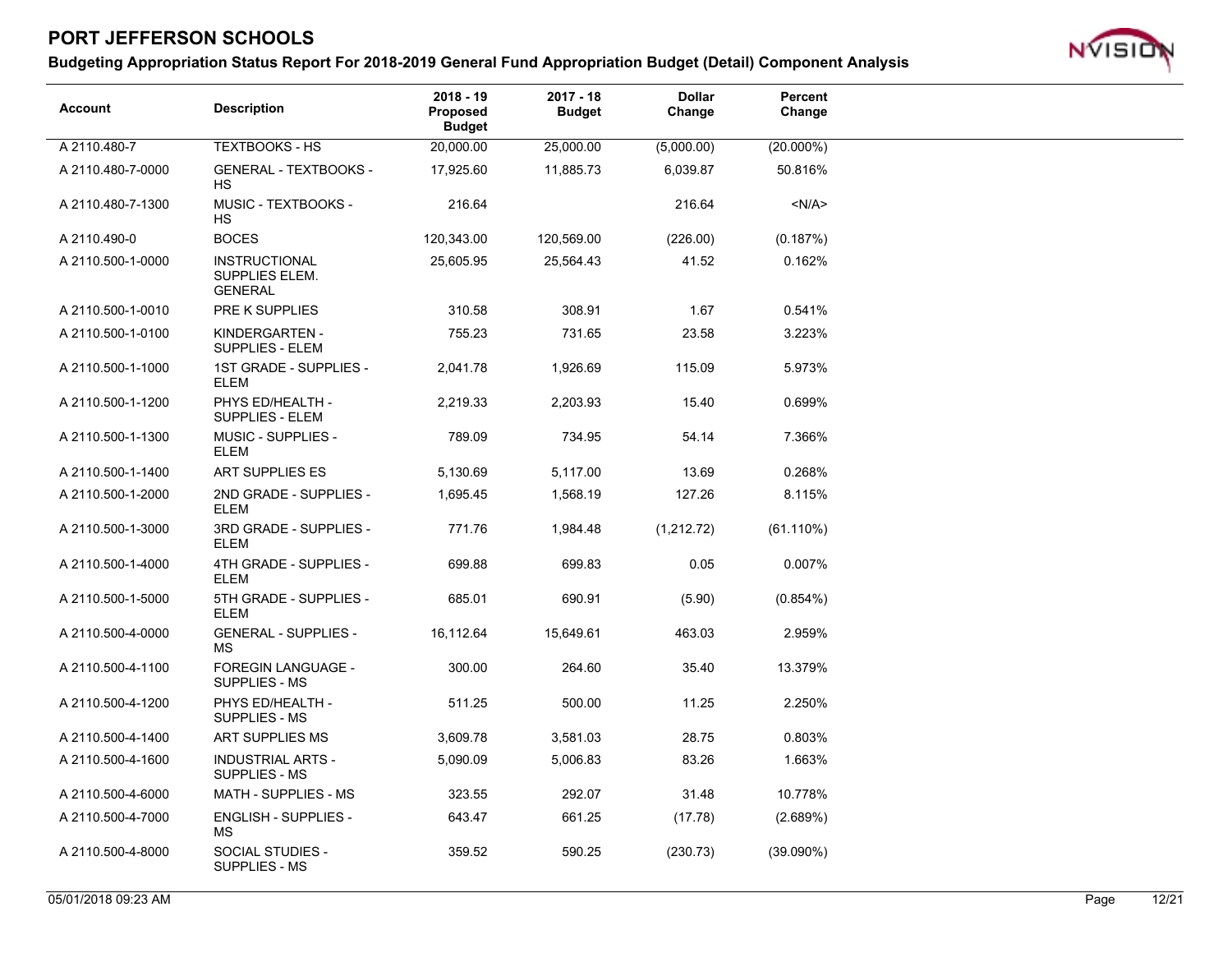

| <b>Account</b>    | <b>Description</b>                             | $2018 - 19$<br><b>Proposed</b><br><b>Budget</b> | $2017 - 18$<br><b>Budget</b> | <b>Dollar</b><br>Change | Percent<br>Change |
|-------------------|------------------------------------------------|-------------------------------------------------|------------------------------|-------------------------|-------------------|
| A 2110.500-4-9000 | SCIENCE - SUPPLIES -<br><b>MS</b>              | 3,392.80                                        | 2,255.10                     | 1,137.70                | 50.450%           |
| A 2110.500-7      | <b>GENERAL - SUPPLIES -</b><br>H.S.            | 18,800.00                                       | 18,300.00                    | 500.00                  | 2.732%            |
| A 2110.500-7-0000 | <b>GENERAL - SUPPLIES -</b><br>HS              |                                                 |                              | 0.00                    | < N/A >           |
| A 2110.500-7-1100 | <b>FOREIGN LANGUAGE -</b><br>SUPPLIES - HS     | 1,473.56                                        | 3,027.24                     | (1,553.68)              | (51.323%)         |
| A 2110.500-7-1200 | PHYS ED/HEALTH -<br>SUPPLIES - HS              | 3,184.97                                        | 4,269.74                     | (1,084.77)              | (25.406%)         |
| A 2110.500-7-1300 | MUSIC - SUPPLIES - HS                          | 257.44                                          | 1,052.30                     | (794.86)                | (75.535%)         |
| A 2110.500-7-1400 | ART SUPPLIES HS                                | 8,741.47                                        | 8,642.37                     | 99.10                   | 1.147%            |
| A 2110.500-7-1600 | <b>INDUSTRIAL ARTS -</b><br>SUPPLIES - HS      | 9,010.73                                        | 9,313.21                     | (302.48)                | (3.248%)          |
| A 2110.500-7-6000 | MATH - SUPPLIES - HS                           | 1,738.78                                        | 2,859.54                     | (1, 120.76)             | (39.194%)         |
| A 2110.500-7-7000 | <b>ENGLISH - SUPPLIES -</b><br><b>HS</b>       | 400.00                                          | 865.84                       | (465.84)                | $(53.802\%)$      |
| A 2110.500-7-8000 | SOCIAL STUDIES -<br>SUPPLIES - HS              | 650.00                                          | 76.00                        | 574.00                  | 755.263%          |
| A 2110.500-7-9000 | <b>SCIENCE - SUPPLIES -</b><br><b>HS</b>       | 12,585.71                                       | 11,622.82                    | 962.89                  | 8.284%            |
| 2110              | <b>REGULAR SCHOOL</b><br>$\star$               | 11,643,865.46                                   | 11,479,716.90                | 164,148.56              | 1.430%            |
| A 2190.150-1      | <b>G&amp;T - INSTRUCTIONAL</b><br>SALARIES 1-6 | 16,690.00                                       | 16,199.00                    | 491.00                  | 3.031%            |
| A 2190.400-1      | <b>G&amp;T - OTHER EXPENSE -</b><br>ELEM.      | 1,594.45                                        | 1,234.74                     | 359.71                  | 29.132%           |
| A 2190.400-4      | G&T - OTHER EXPENSE -<br><b>JR. HIGH</b>       | 4,400.00                                        | 4,000.00                     | 400.00                  | 10.000%           |
| A 2190.400-7      | <b>G&amp;T - OTHER EXPENSE -</b><br>H.S.       | 200.00                                          | 200.00                       | 0.00                    | 0.000%            |
| A 2190.492-0      | <b>BOCES</b>                                   | 44,865.00                                       | 35,459.60                    | 9,405.40                | 26.524%           |
| A 2190.500-1      | <b>G&amp;T - SUPPLIES - ELEM</b>               | 230.80                                          | 244.48                       | (13.68)                 | (5.596%)          |
| A 2190.500-4      | G&T - SUPPLIES - JR.<br><b>HIGH</b>            | 1,800.00                                        | 2,100.00                     | (300.00)                | (14.286%)         |
| A 2190.500-7      | G&T - SUPPLIES - H.S.                          | 4,725.00                                        | 4,525.00                     | 200.00                  | 4.420%            |
| 2190              | <b>GIFTED &amp; TALENTED</b><br>$\star$        | 74,505.25                                       | 63,962.82                    | 10,542.43               | 16.482%           |
| 21                | <b>GENERAL INSTRUCTION **</b>                  | 11,718,370.71                                   | 11,543,679.72                | 174,690.99              | 1.513%            |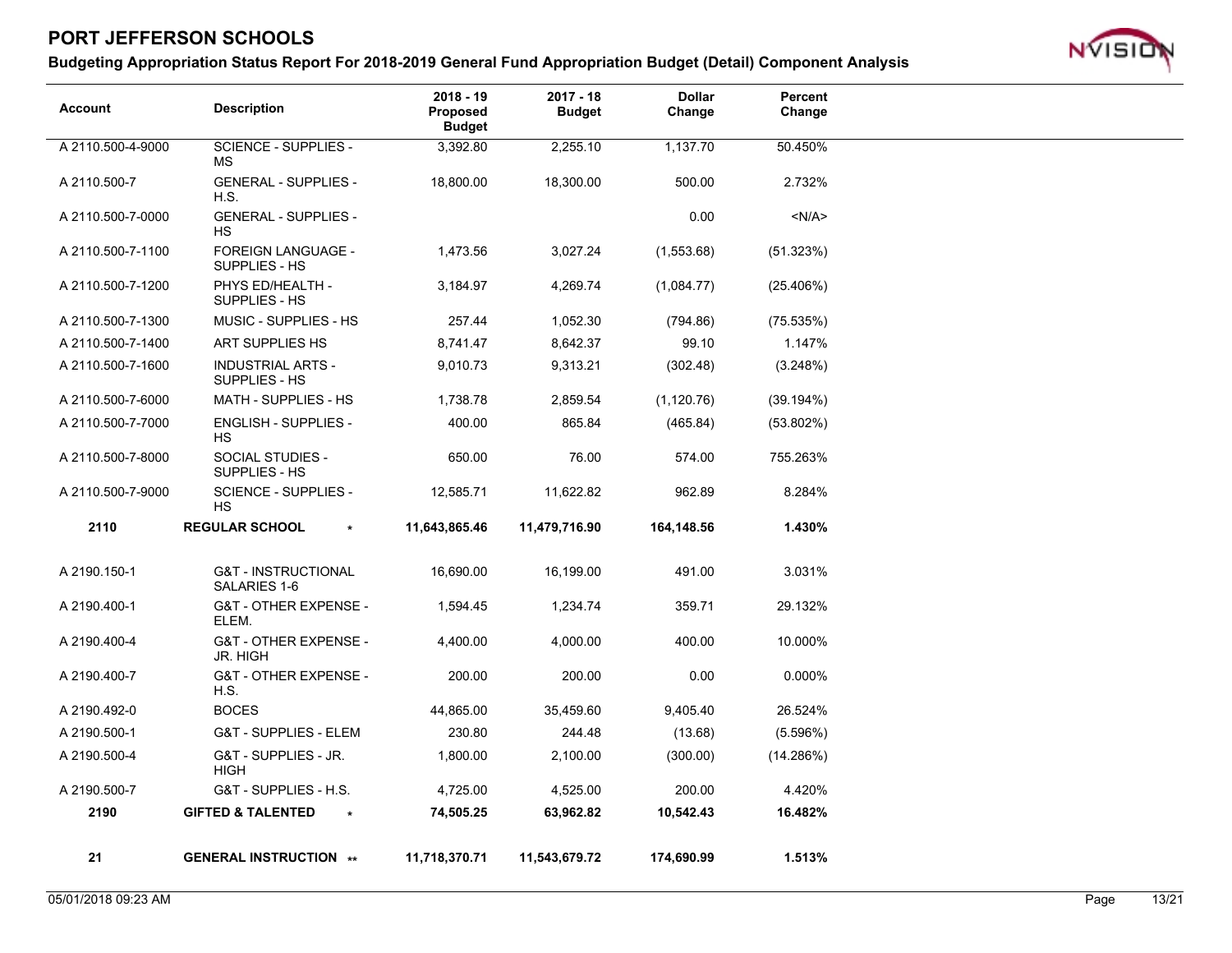

| <b>Account</b> | <b>Description</b>                                     | $2018 - 19$<br><b>Proposed</b><br><b>Budget</b> | $2017 - 18$<br><b>Budget</b> | <b>Dollar</b><br>Change | Percent<br>Change |  |
|----------------|--------------------------------------------------------|-------------------------------------------------|------------------------------|-------------------------|-------------------|--|
| A 2250.120     | SPEC. ED. -<br><b>INSTRUCTIONAL</b><br>SALARIES 1-6    | 870,839.99                                      | 833,684.11                   | 37,155.88               | 4.457%            |  |
| A 2250.130     | SPEC. ED. -<br><b>INSTRUCTIONAL</b><br>SALARIES 7-12   | 959,875.35                                      | 1,027,965.54                 | (68,090.19)             | (6.624%)          |  |
| A 2250.150     | SPEC. ED. -<br><b>INSTRUCTIONAL</b><br><b>SALARIES</b> | 155,185.00                                      | 152,896.00                   | 2,289.00                | 1.497%            |  |
| A 2250.151-0   | SALARY - SUMMER<br><b>TESTING</b>                      | 8,000.00                                        | 8,000.00                     | 0.00                    | 0.000%            |  |
| A 2250.163     | SPEC ED - NON<br><b>INSTRUCT SAL</b>                   | 761,441.00                                      | 700,041.00                   | 61,400.00               | 8.771%            |  |
| A 2250.164     | SPEC ED - NON<br><b>INSTRUCT SAL</b>                   | 67,730.00                                       | 64,600.00                    | 3,130.00                | 4.845%            |  |
| A 2250.165     | PARA OVERTIME<br>SPECIAL EDUCATION                     | 26,000.00                                       | 36,000.00                    | (10,000.00)             | (27.778%)         |  |
| A 2250.200     | SPEC. ED. - EQUIPMENT                                  | 8,000.00                                        | 8,000.00                     | 0.00                    | 0.000%            |  |
| A 2250.400     | SPEC. ED. -<br>CONTRACTUAL                             | 390,265.00                                      | 414,667.00                   | (24, 402.00)            | (5.885%)          |  |
| A 2250.410     | 504 COMPLIANCE                                         | 250.00                                          |                              | 250.00                  | < N/A >           |  |
| A 2250.446-8   | CONTRACTUAL<br>SERVICES NON-PUBLIC<br>S                | 205,000.00                                      | 250,000.00                   | (45,000.00)             | $(18.000\%)$      |  |
| A 2250.470     | SPEC.ED.<br><b>TUTORS/TUITION TO</b><br>OTHER SCHOOLS  | 602,800.00                                      | 455,800.00                   | 147,000.00              | 32.251%           |  |
| A 2250.475     | SPECIAL ED - POSTAGE                                   | 3,700.00                                        | 3,700.00                     | 0.00                    | 0.000%            |  |
| A 2250.480-7   | SPEC. ED. - TEXTBOOKS<br>$-H.S.$                       |                                                 | 2,000.00                     | (2,000.00)              | $(100.000\%)$     |  |
| A 2250.490-0   | <b>BOCES</b>                                           | 820,000.00                                      | 870,000.00                   | (50,000.00)             | (5.747%)          |  |
| A 2250.500     | SPEC. ED. - SUPPLIES                                   | 22,000.00                                       | 20,000.00                    | 2,000.00                | 10.000%           |  |
| 2250           | <b>HANDICAPPED</b><br><b>PROGRAM</b>                   | 4,901,086.34                                    | 4,847,353.65                 | 53,732.69               | 1.108%            |  |
| A 2280.492     | OCC. ED. - BOCES                                       | 178,000.00                                      | 208,000.00                   | (30,000.00)             | (14.423%)         |  |
| 2280           | OCCUP. ED.                                             | 178,000.00                                      | 208,000.00                   | (30,000.00)             | (14.423%)         |  |
| 22             | <b>SPECIAL SERVICES</b>                                | 5,079,086.34<br>$^{\star\star}$                 | 5,055,353.65                 | 23,732.69               | 0.469%            |  |
| A 2332.120     | K-5 SUMMER SCHOOL                                      | 12,000.00                                       | 12,000.00                    | 0.00                    | 0.000%            |  |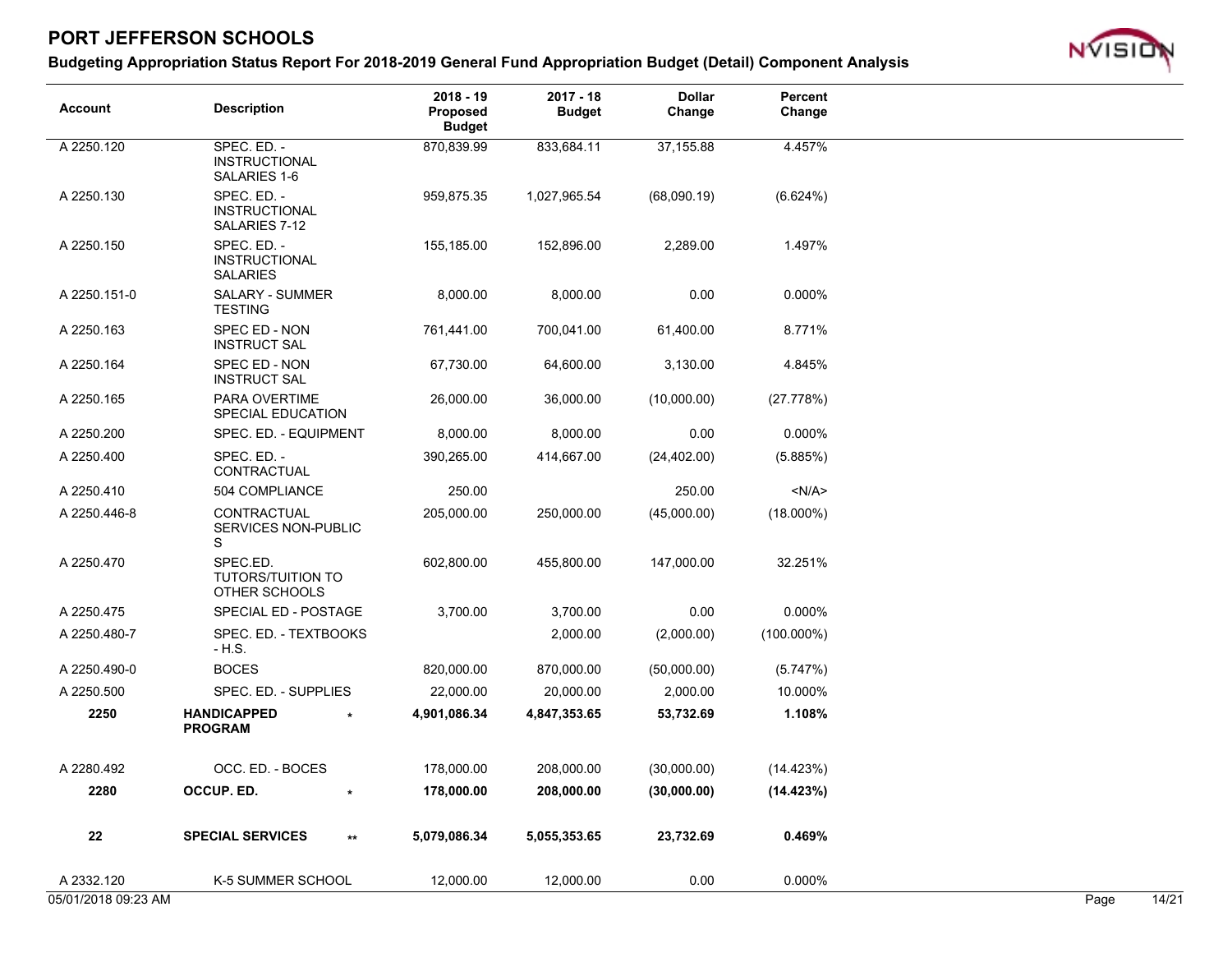

| <b>Account</b> | <b>Description</b>                                   | $2018 - 19$<br>Proposed<br><b>Budget</b> | $2017 - 18$<br><b>Budget</b> | <b>Dollar</b><br>Change | Percent<br>Change |  |
|----------------|------------------------------------------------------|------------------------------------------|------------------------------|-------------------------|-------------------|--|
|                | <b>INSTRUCTIONAL</b><br><b>SALARIES</b>              |                                          |                              |                         |                   |  |
| 2332           | $\star$                                              | 12,000.00                                | 12,000.00                    | 0.00                    | $0.000\%$         |  |
| 23             | <b>SUMMER PROGRAM</b><br>$\star\star$                | 12,000.00                                | 12,000.00                    | 0.00                    | 0.000%            |  |
|                |                                                      |                                          |                              |                         |                   |  |
| A 2610.150     | <b>LIBRARY</b><br><b>INSTRUCTIONAL</b>               | 211,004.00                               | 201,670.00                   | 9,334.00                | 4.628%            |  |
| A 2610.163     | <b>LIBRARY - NON</b><br><b>INSTRUCT SAL</b>          | 32,664.00                                | 32,064.00                    | 600.00                  | 1.871%            |  |
| A 2610.400-1   | LIBRARY -<br>CONTRACTUAL - ELEM                      | 9,700.00                                 | 9,700.00                     | 0.00                    | 0.000%            |  |
| A 2610.400-7   | LIBRARY -<br>CONTRACTUAL - H.S.                      | 11,699.20                                | 11,699.20                    | 0.00                    | 0.000%            |  |
| A 2610.490     | <b>SCHOOL LIBRARY &amp;</b><br><b>AUDIOVISUAL</b>    | 27,182.00                                | 27,588.00                    | (406.00)                | (1.472%)          |  |
| A 2610.500-1   | LIBRARY - SUPPLIES -<br>ELEM                         | 2,090.00                                 | 2,090.00                     | 0.00                    | 0.000%            |  |
| A 2610.500-7   | LIBRARY - SUPPLIES -<br>H.S.                         | 3,350.00                                 | 3,350.00                     | 0.00                    | 0.000%            |  |
| 2610           | <b>LIBRARY</b>                                       | 297,689.20                               | 288,161.20                   | 9,528.00                | 3.306%            |  |
| A 2630.161     | <b>COMPUTER ASSIST</b>                               | 126,919.00                               | 124,431.00                   | 2,488.00                | 2.000%            |  |
|                | <b>INSTR-NON</b>                                     |                                          |                              |                         |                   |  |
| A 2630.164     | <b>COMPUTER ASSIST-</b><br><b>SUPPORT SALARIES</b>   | 47,070.00                                | 45,949.00                    | 1,121.00                | 2.440%            |  |
| A 2630.220     | <b>COMPUTER HARDWARE</b><br><b>DISTRICT- AIDABLE</b> | 153,464.00                               | 164,839.00                   | (11, 375.00)            | $(6.901\%)$       |  |
| A 2630.400     | <b>COMP ASSIST INSTR -</b><br>MICRO COMP REPAIR      | 83,100.00                                | 83,100.00                    | 0.00                    | 0.000%            |  |
| A 2630.460     | <b>COMPUTER SOFTWARE-</b><br><b>DIST</b>             | 46,000.00                                | 46,000.00                    | 0.00                    | 0.000%            |  |
| A 2630.460-1   | <b>COMPUTER SOFTWARE -</b><br><b>ELEMENTARY</b>      | 24,055.00                                | 22,534.00                    | 1,521.00                | 6.750%            |  |
| A 2630.460-4   | SOFTWARE - MS                                        | 11,715.00                                | 11,535.00                    | 180.00                  | 1.560%            |  |
| A 2630.460-7   | <b>COMPUTER SOFTWARE -</b><br><b>HS</b>              | 16,900.00                                | 19,454.00                    | (2,554.00)              | (13.128%)         |  |
| A 2630.460-9   | SOFTWARE - PRIVATE<br><b>SCHOOL</b>                  | 2,000.00                                 | 2,000.00                     | 0.00                    | 0.000%            |  |
| A 2630.490     | <b>COMP ASSIST INSTR-</b><br>(514)                   | 294,648.00                               | 295,053.00                   | (405.00)                | (0.137%)          |  |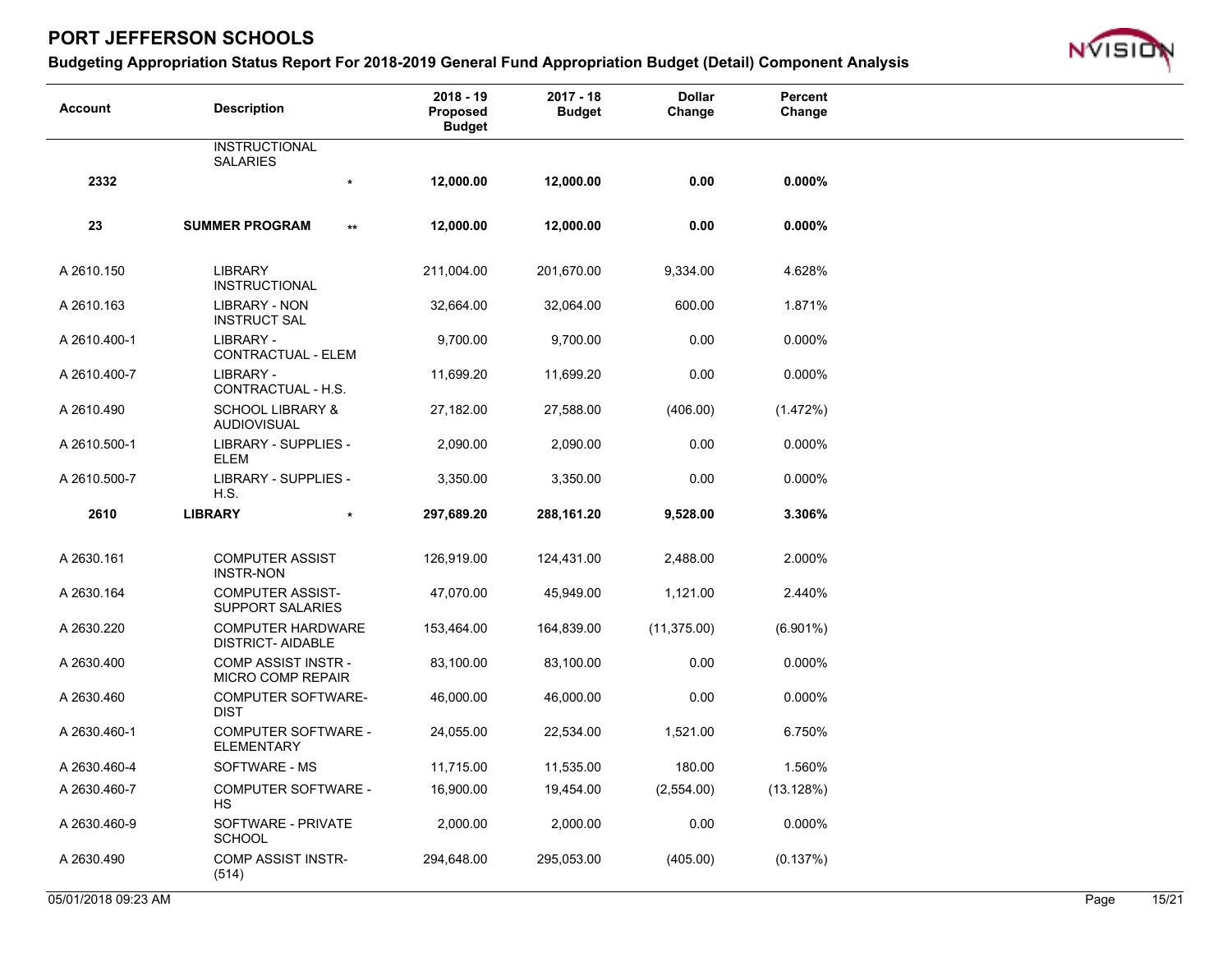

| <b>Description</b>                                           | $2018 - 19$<br><b>Proposed</b><br><b>Budget</b>                                        | $2017 - 18$<br><b>Budget</b> | <b>Dollar</b><br>Change | Percent<br>Change |       |
|--------------------------------------------------------------|----------------------------------------------------------------------------------------|------------------------------|-------------------------|-------------------|-------|
| <b>COMP ASSIST INSTR-</b><br>SUPPLIES - ELEM                 | 9,900.00                                                                               | 9,900.00                     | 0.00                    | 0.000%            |       |
| <b>COMP ASSIST INSTR-</b><br>SUPPLIES - JR. HIGH             | 17,000.00                                                                              | 17,000.00                    | 0.00                    | 0.000%            |       |
| <b>COMP ASSIST INSTR-</b><br>SUPPLIES - H.S.                 | 7,880.00                                                                               | 7,880.00                     | 0.00                    | 0.000%            |       |
| <b>COMPUTER ASSISTED</b><br>$\star$<br><b>INSTRUCT.</b>      | 840,651.00                                                                             | 849,675.00                   | (9,024.00)              | (1.062%)          |       |
| <b>INSTRUCTIONAL MEDIA **</b>                                | 1,138,340.20                                                                           | 1,137,836.20                 | 504.00                  | 0.044%            |       |
| <b>GUIDANCE -</b><br><b>INSTRUCTIONAL</b><br><b>SALARIES</b> | 430,619.00                                                                             | 395,441.00                   | 35,178.00               | 8.896%            |       |
| <b>GUIDANCE - NON</b><br><b>INSTRUCT SAL</b>                 | 107,608.00                                                                             | 99,011.00                    | 8,597.00                | 8.683%            |       |
| <b>GUIDANCE - OTHER</b><br><b>EXPENSE - ELEM</b>             | 0.00                                                                                   | 1,255.32                     | (1,255.32)              | $(100.000\%)$     |       |
| <b>GUIDANCE - OTHER</b><br>EXPENSE - JR. HIGH                | 750.00                                                                                 | 750.00                       | 0.00                    | 0.000%            |       |
| <b>GUIDANCE - OTHER</b><br>EXPENSE - H.S.                    | 22,115.20                                                                              | 25,043.00                    | (2,927.80)              | (11.691%)         |       |
| <b>GUIDANCE - SUPPLIES -</b>                                 | 639.62                                                                                 | 481.42                       | 158.20                  | 32.861%           |       |
| <b>GUIDANCE - SUPPLIES -</b><br><b>JR. HIGH</b>              | 1,250.00                                                                               | 1,250.00                     | 0.00                    | 0.000%            |       |
| <b>GUIDANCE - SUPPLIES -</b>                                 | 2,000.00                                                                               | 2,000.00                     | 0.00                    | 0.000%            |       |
| <b>GUIDANCE</b>                                              | 564,981.82                                                                             | 525,231.74                   | 39,750.08               | 7.568%            |       |
| NURSES - NON-<br><b>INSTRUCTIONAL</b><br><b>SALARIES</b>     | 193,007.00                                                                             | 186,617.00                   | 6,390.00                | 3.424%            |       |
| NURSES - EQUIPMENT -<br>H.S.                                 | 2,000.00                                                                               | 2,000.00                     | 0.00                    | 0.000%            |       |
| NURSES - OTHER                                               | 28,075.00                                                                              | 28,075.00                    | 0.00                    | 0.000%            |       |
| <b>HEALTH SERVICES</b>                                       | 46,000.00                                                                              | 47,000.00                    | (1,000.00)              | (2.128%)          |       |
| <b>BOCES HEALTH</b>                                          | 1,000.00                                                                               |                              | 1,000.00                | < N/A >           |       |
| <b>NURSES - SUPPLIES -</b><br><b>CLCM</b>                    | 1,500.00                                                                               | 1,500.00                     | 0.00                    | 0.000%            | 16/21 |
|                                                              | <b>ELEM</b><br>H.S.<br><b>EXPENSE - DISTRICT</b><br>OTHER DISTRICTS<br><b>SERVICES</b> |                              |                         |                   | Page  |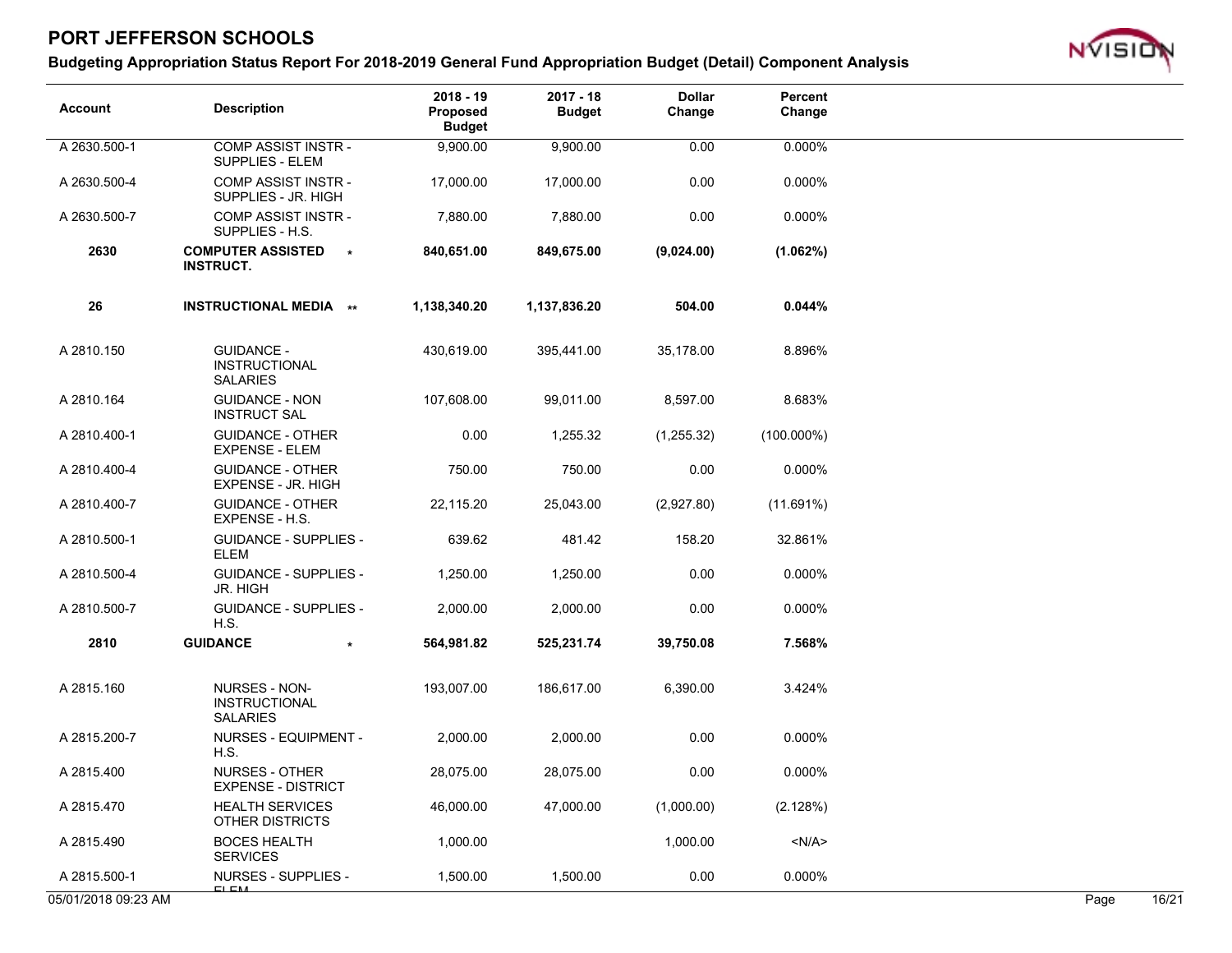

| <b>Account</b>      | <b>Description</b>                                         | $2018 - 19$<br>Proposed<br><b>Budget</b> | $2017 - 18$<br><b>Budget</b> | <b>Dollar</b><br>Change | Percent<br>Change |      |       |
|---------------------|------------------------------------------------------------|------------------------------------------|------------------------------|-------------------------|-------------------|------|-------|
| A 2815.500-7        | <b>CLCIVI</b><br><b>NURSES - SUPPLIES -</b>                | 1,500.00                                 | 1,500.00                     | 0.00                    | 0.000%            |      |       |
|                     | H.S.                                                       |                                          |                              |                         |                   |      |       |
| A 2815.500-9        | <b>NURSES - SUPPLIES -</b><br><b>OLOW</b>                  | 1,500.00                                 | 1,500.00                     | 0.00                    | 0.000%            |      |       |
| 2815                | <b>HEALTH SERVICES</b><br>$\star$                          | 274,582.00                               | 268,192.00                   | 6,390.00                | 2.383%            |      |       |
| A 2820.150          | <b>PSYCHOLOGICAL</b><br><b>SERVICES - SALARIES</b>         | 227,578.40                               | 217,498.60                   | 10,079.80               | 4.634%            |      |       |
| A 2820.500          | PSYCHOLOGICAL<br><b>SERVICES - SUPPLIES</b>                | 2,500.00                                 | 2,500.00                     | 0.00                    | 0.000%            |      |       |
| 2820                | <b>PSYCHOLOGY SERVICES *</b>                               | 230,078.40                               | 219,998.60                   | 10,079.80               | 4.582%            |      |       |
| A 2821.150          | DRUG FREE SCHOOLS<br>COUSELO                               | 53,453.00                                | 51,267.75                    | 2,185.25                | 4.262%            |      |       |
| 2821                | $\star$                                                    | 53,453.00                                | 51,267.75                    | 2,185.25                | 4.262%            |      |       |
| A 2825.150          | SOCIAL WORK SALARY                                         | 53,453.00                                | 51,267.75                    | 2,185.25                | 4.262%            |      |       |
| A 2825.500          | SOCIAL WORK -<br><b>SUPPLIES</b>                           | 250.00                                   | 250.00                       | 0.00                    | 0.000%            |      |       |
| 2825                | <b>SOCIAL WORK SRVC-</b><br>$\star$<br><b>REG SCHOOL</b>   | 53,703.00                                | 51,517.75                    | 2,185.25                | 4.242%            |      |       |
| A 2850.150          | <b>CO-CURRICULAR -</b><br>INSTRUCTIONAL<br><b>SALARIES</b> | 181,802.00                               | 176,631.00                   | 5,171.00                | 2.928%            |      |       |
| A 2850.150-1        | <b>INTRAMURALS</b>                                         | 16,500.00                                | 16,500.00                    | 0.00                    | 0.000%            |      |       |
| A 2850.170-1        | CO-CURRICULAR -<br><b>CHAPERONES - ELEM</b>                | 5,000.00                                 | 4,000.00                     | 1,000.00                | 25.000%           |      |       |
| A 2850.170-1-1300   | <b>CHAPERONES - ELEM</b><br><b>MUSIC</b>                   | 3,000.00                                 | 4,000.00                     | (1,000.00)              | $(25.000\%)$      |      |       |
| A 2850.170-4        | CO-CURRICULAR -<br>CHAPERONES - JR. HIGH                   | 22,000.00                                | 20,000.00                    | 2,000.00                | 10.000%           |      |       |
| A 2850.170-4-1300   | <b>CHAPERONES - MS</b><br><b>MUSIC</b>                     | 3,000.00                                 | 5,000.00                     | (2,000.00)              | $(40.000\%)$      |      |       |
| A 2850.170-7        | CO-CURRICULAR -<br>CHAPERONES - H.S.                       | 27,000.00                                | 25,000.00                    | 2,000.00                | 8.000%            |      |       |
| A 2850.170-7-1300   | <b>CHAPERONES - HS</b><br><b>MUSIC</b>                     | 3,000.00                                 | 5,000.00                     | (2,000.00)              | $(40.000\%)$      |      |       |
| A 2850.400-1        | CO-CURRICULAR -<br>OTHER EXPENSE - ELEM                    | 500.00                                   | 500.00                       | 0.00                    | 0.000%            |      |       |
| 05/01/2018 09:23 AM |                                                            |                                          |                              |                         |                   | Page | 17/21 |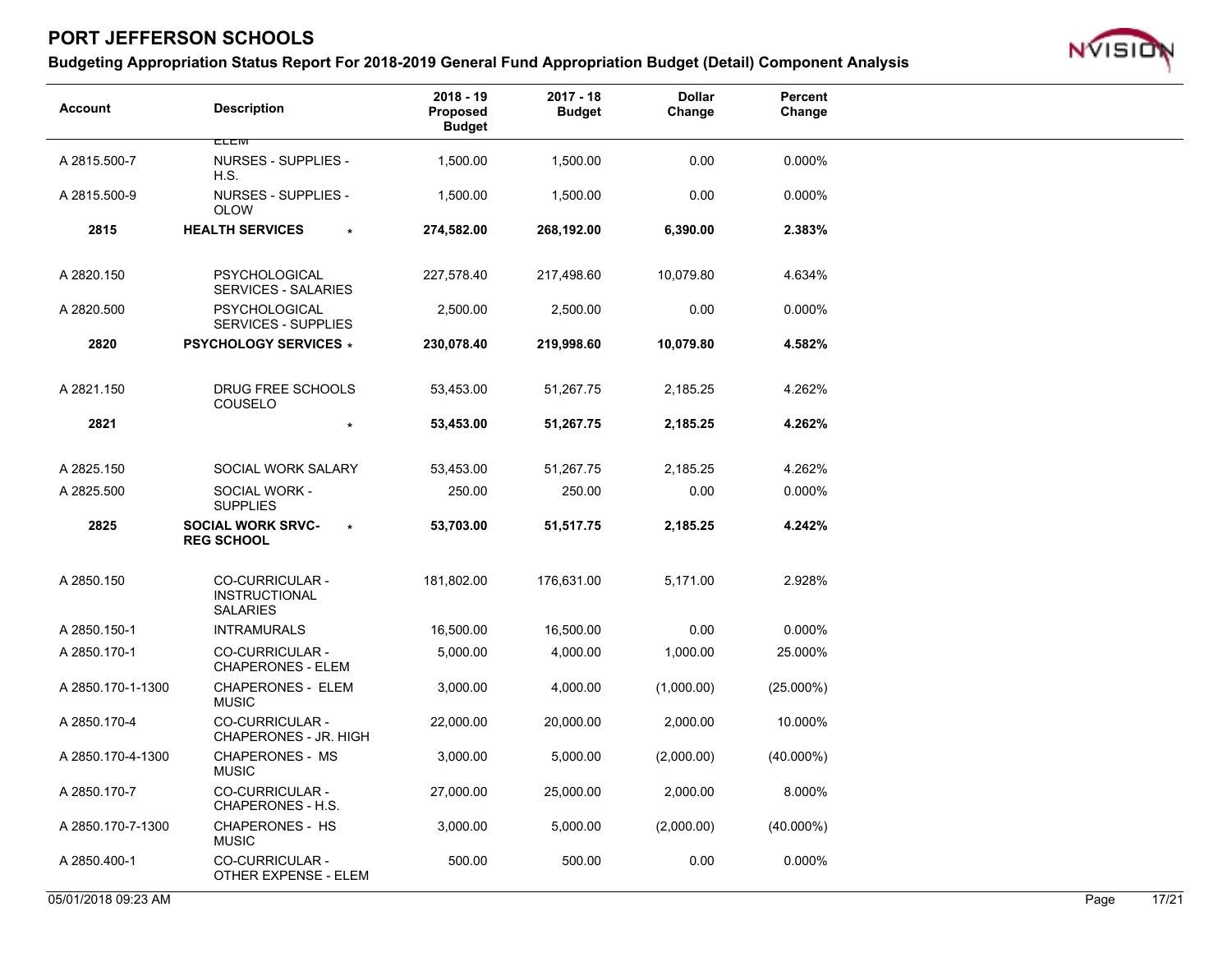

| <b>Account</b> | <b>Description</b>                                    | 2018 - 19<br><b>Proposed</b><br><b>Budget</b> | $2017 - 18$<br><b>Budget</b> | <b>Dollar</b><br>Change | <b>Percent</b><br>Change |
|----------------|-------------------------------------------------------|-----------------------------------------------|------------------------------|-------------------------|--------------------------|
| A 2850.400-4   | CO-CURRICULAR -<br>OTHER EXPENSE - JR.<br><b>HIGH</b> | 1,200.00                                      | 1,200.00                     | 0.00                    | 0.000%                   |
| A 2850.400-7   | <b>CO-CURRICULAR -</b><br>OTHER EXPENSE - H.S.        | 8,150.00                                      | 10,150.00                    | (2,000.00)              | (19.704%)                |
| A 2850.400-9   | <b>DRIVER'S ED</b><br><b>EXPENDITURES</b>             | 25,000.00                                     | 25,000.00                    | 0.00                    | $0.000\%$                |
| A 2850.500-1   | <b>CO-CURRICULAR -</b><br><b>SUPPLIES ELEM</b>        | 500.00                                        | 500.00                       | 0.00                    | 0.000%                   |
| A 2850.500-4   | <b>COCURRICULAR</b><br>SUPPLIES-M.S.                  | 1,400.00                                      | 1,400.00                     | 0.00                    | 0.000%                   |
| A 2850.500-7   | <b>CO-CURRICULAR -</b><br>SUPPLIES - H.S.             | 5,650.00                                      | 3,850.00                     | 1,800.00                | 46.753%                  |
| 2850           | <b>COCURRICULAR</b><br><b>ACTIVITIES</b>              | 303,702.00                                    | 298,731.00                   | 4,971.00                | 1.664%                   |
|                |                                                       |                                               |                              |                         |                          |
| A 2855.150     | <b>INTERSCH ATHLETICS -</b><br><b>INSTR SALARIES</b>  | 70,871.00                                     | 69,824.00                    | 1,047.00                | 1.499%                   |
| A 2855.150-4   | SALARY - MIDDLE<br><b>SCHOOL</b>                      | 89,619.00                                     | 86,979.00                    | 2,640.00                | 3.035%                   |
| A 2855.150-7   | SALARY - HIGH SCHOOL                                  | 343,103.00                                    | 333,019.00                   | 10,084.00               | 3.028%                   |
| A 2855.150-8   | AFTER SEASON &<br><b>TOURNAMENT</b>                   | 22,000.00                                     | 15,000.00                    | 7,000.00                | 46.667%                  |
| A 2855.164     | <b>INTERSCH ATHLETICS -</b><br>NON INSTRUCT SAL       | 48,042.00                                     | 45,777.00                    | 2,265.00                | 4.948%                   |
| A 2855.166-0   | <b>ATHLETIC TRAINER</b>                               | 44,000.00                                     | 42,000.00                    | 2,000.00                | 4.762%                   |
| A 2855.170     | <b>INTERSCH ATHLETICS -</b><br><b>CHAPERONING</b>     | 55,000.00                                     | 62,000.00                    | (7,000.00)              | $(11.290\%)$             |
| A 2855.200     | <b>INTERSCH ATHLETICS -</b><br><b>EQUIPMENT</b>       | 24,000.00                                     | 22,200.00                    | 1,800.00                | 8.108%                   |
| A 2855.400     | <b>INTERSCH ATHLETICS -</b><br><b>OTHER EXPENSE</b>   | 49,185.00                                     | 54,004.00                    | (4,819.00)              | (8.923%)                 |
| A 2855.401-0   | <b>OFFICIALS</b>                                      | 75,525.00                                     | 77,050.00                    | (1,525.00)              | (1.979%)                 |
| A 2855.402-0   | <b>SECTION XI FEES</b>                                | 18,000.00                                     | 17,510.00                    | 490.00                  | 2.798%                   |
| A 2855.403     | <b>HOMECOMING</b>                                     | 300.00                                        | 300.00                       | 0.00                    | 0.000%                   |
| A 2855.500     | <b>INTERSCH ATHLETICS -</b><br><b>SUPPLIES</b>        | 19,150.00                                     | 17,500.00                    | 1,650.00                | 9.429%                   |
| A 2855.560-0   | <b>UNIFORMS</b>                                       | 14,500.00                                     | 13,500.00                    | 1,000.00                | 7.407%                   |
| 2855           | INTERSCHOLASTIC ACT. *                                | 873,295.00                                    | 856,663.00                   | 16,632.00               | 1.941%                   |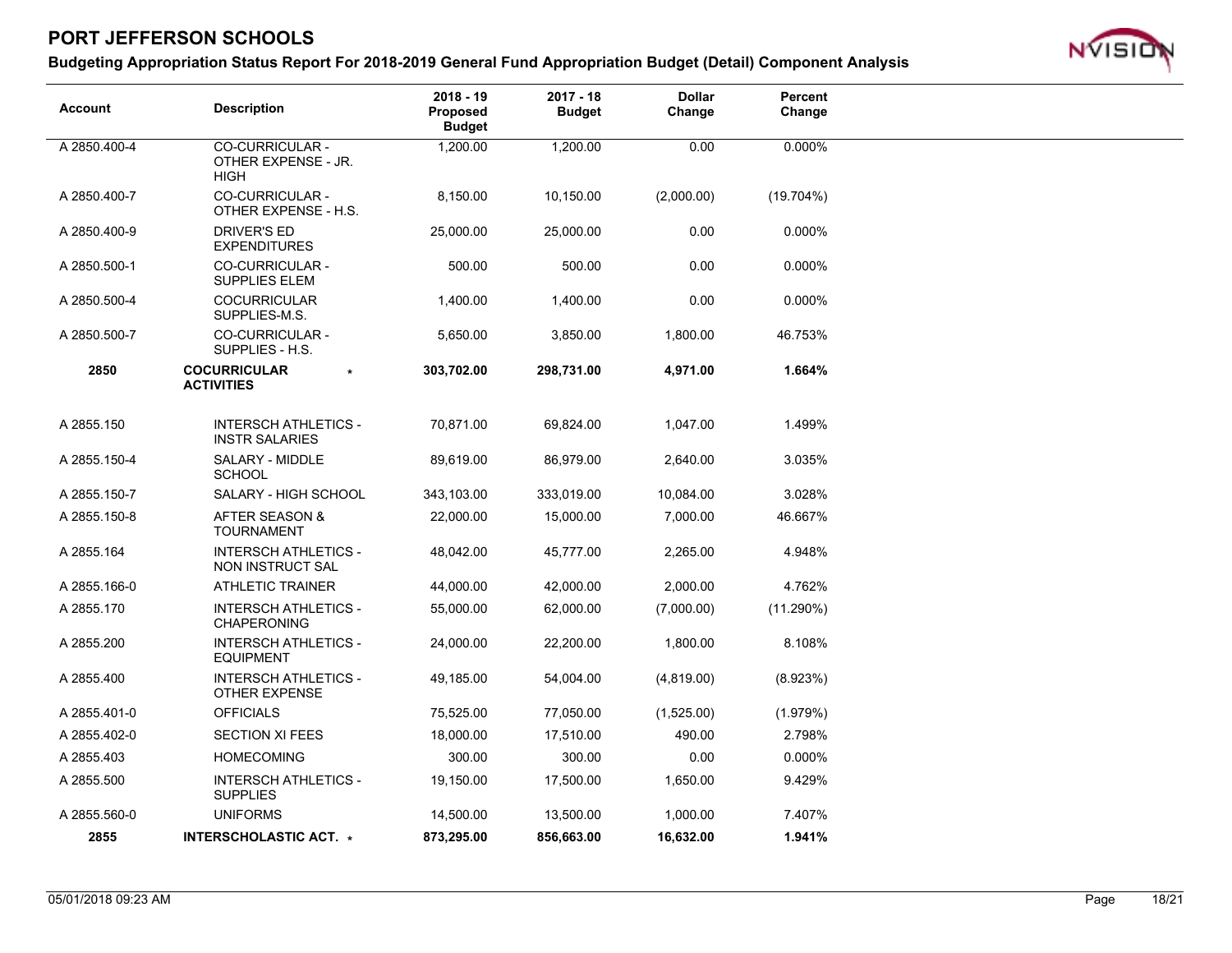

| 28<br><b>PUPIL SERVICES</b><br>3.618%<br>2,353,795.22<br>2,271,601.84<br>82,193.38<br>$\star\star$                          |
|-----------------------------------------------------------------------------------------------------------------------------|
|                                                                                                                             |
|                                                                                                                             |
| $\boldsymbol{2}$<br><b>INSTRUCTION</b><br>20,301,592.47<br>20,020,471.41<br>281,121.06<br>1.404%<br>$***$                   |
| 591.00<br>1.474%<br>A 5510.150<br>TRANSPORTATION -<br>40,683.00<br>40,092.00<br>SUPER SAL                                   |
| 2.889%<br>A 5510.164-0<br>NONINSTRUCTIONAL<br>39,926.00<br>38,805.00<br>1,121.00                                            |
| 0.00<br>0.000%<br>A 5510.165-8<br>NON-INSTR OVERTIME<br>25,000.00<br>25,000.00                                              |
| 0.00<br>0.000%<br>A 5510.400<br>OTHER EXPENSE<br>6,000.00<br>6,000.00                                                       |
| 0.00<br>0.000%<br>A 5510.490<br><b>BUS DRIVER TRAINING</b><br>500.00<br>500.00                                              |
| A 5510.510<br>SUPPLIES - OFFICE<br>2,562.00<br>2,562.00<br>0.00<br>0.000%                                                   |
| 5510<br>D.O. TRANSPORTATION *<br>1,712.00<br>1.516%<br>114,671.00<br>112,959.00                                             |
|                                                                                                                             |
| A 5540.400<br>CONTRACT - REGULAR<br>1,539,650.00<br>55,650.00<br>3.750%<br>1,484,000.00<br>DAY SCHOOL                       |
| 0.00<br>0.000%<br>A 5540.401<br><b>FUEL ADJUSTMENT</b><br>36,960.00<br>36,960.00<br><b>CHARGE - CONTRACT</b><br><b>TRAN</b> |
| CONTRACT -<br>A 5540.410<br>192,763.00<br>190,944.00<br>1,819.00<br>0.953%<br><b>INTERSCHOLASTIC</b><br><b>ATHLETICS</b>    |
| CONTRACT-ACADEMIC<br>17,999.00<br>353.00<br>2.000%<br>A 5540.450<br>17,646.00<br><b>FIELD TRIPS</b>                         |
| CONTRACT-MUSIC<br>255.00<br>2.000%<br>A 5540.450-0-1300<br>13,005.00<br>12,750.00<br><b>FESTIVALS</b>                       |
| CONTRACT-FIELD TRIPS-<br>353.00<br>2.000%<br>A 5540.450-1<br>17,999.00<br>17,646.00<br>ELEM.                                |
| CONTRACT-FIELD TRIPS<br>408.00<br>2.000%<br>A 5540.450-4<br>20,808.00<br>20,400.00<br>$-M.S.$                               |
| A 5540.450-7<br>CONTRACT-FIELD TRIPS<br>282.00<br>2.003%<br>14,358.00<br>14,076.00<br>- H.S.                                |
| A 5540.460<br><b>CONTRACTED TRANS -</b><br>365,653.00<br>448,822.50<br>(18.531%)<br>(83, 169.50)<br><b>PRIVATE</b>          |
| 5540<br><b>CONTRACTED</b><br>2,219,195.00<br>2,243,244.50<br>(1.072%)<br>(24,049.50)<br>$\star$<br><b>TRANSPORTATION</b>    |
| A 5581.490<br><b>BOCES - CONTRACT</b><br>30,000.00<br>30,000.00<br>0.00<br>0.000%<br><b>TRANSPORTATION</b>                  |
| 5581<br><b>TRANS. BOCES</b><br>0.00<br>$0.000\%$<br>30,000.00<br>30,000.00                                                  |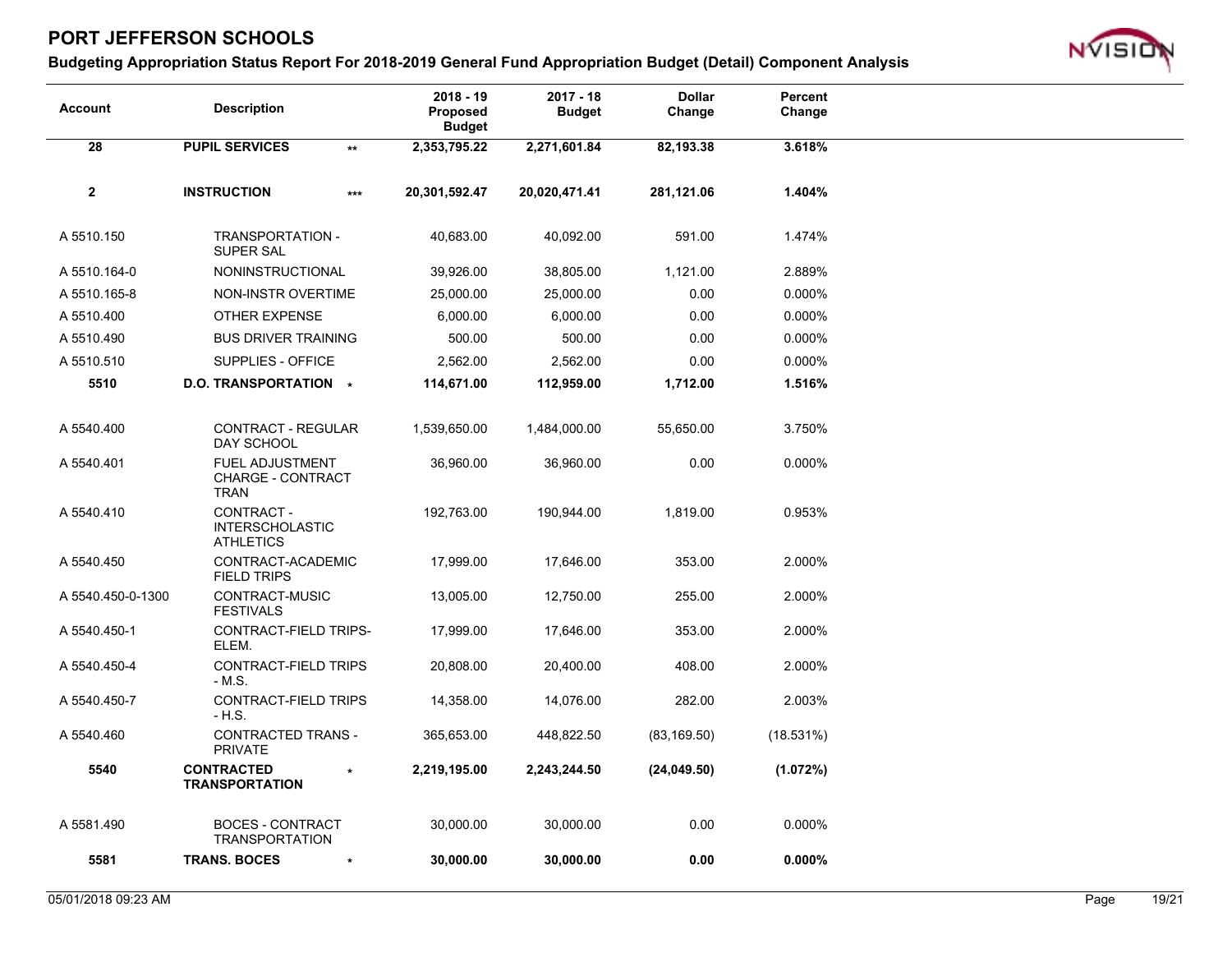

| <b>Account</b> | <b>Description</b>                                        |                 | $2018 - 19$<br>Proposed<br><b>Budget</b> | $2017 - 18$<br><b>Budget</b> | <b>Dollar</b><br>Change | <b>Percent</b><br>Change |
|----------------|-----------------------------------------------------------|-----------------|------------------------------------------|------------------------------|-------------------------|--------------------------|
| 55             | <b>PUPIL</b><br><b>TRANSPORTATION</b>                     | $^{\star\star}$ | 2,363,866.00                             | 2,386,203.50                 | (22, 337.50)            | (0.936%)                 |
| 5              | <b>PUPIL</b><br><b>TRANSPORTATION</b>                     | $***$           | 2,363,866.00                             | 2,386,203.50                 | (22, 337.50)            | (0.936%)                 |
| A 9010.800     | N.Y.S. EMPLOYEES<br><b>RETIREMENT</b>                     |                 | 575,000.00                               | 550,000.00                   | 25,000.00               | 4.545%                   |
| 9010           | <b>EMP. RETIREMENT</b><br><b>SYSTEM</b>                   | $\star$         | 575,000.00                               | 550,000.00                   | 25,000.00               | 4.545%                   |
| A 9020.800     | N.Y.S.TEACHERS<br><b>RETIREMENT</b>                       |                 | 1,950,000.00                             | 1,915,000.00                 | 35,000.00               | 1.828%                   |
| 9020           | <b>TEACHERS RETIRE.</b><br><b>SYSTEM</b>                  | $\star$         | 1,950,000.00                             | 1,915,000.00                 | 35,000.00               | 1.828%                   |
| A 9030.800     | <b>SOCIAL SECURITY</b>                                    |                 | 1,795,000.00                             | 1,750,000.00                 | 45,000.00               | 2.571%                   |
| 9030           | <b>FICA</b>                                               |                 | 1,795,000.00                             | 1,750,000.00                 | 45,000.00               | 2.571%                   |
| A 9040.800     | <b>WORKERS</b><br><b>COMPENSATION</b><br><b>INSURANCE</b> |                 | 215,000.00                               | 165,000.00                   | 50,000.00               | 30.303%                  |
| 9040           | <b>WORKMEN'S</b><br><b>COMPENSATION</b>                   |                 | 215,000.00                               | 165,000.00                   | 50,000.00               | 30.303%                  |
| A 9045.800     | LIFE INSURANCE                                            |                 | 120,000.00                               | 120,000.00                   | 0.00                    | 0.000%                   |
| 9045           | <b>LIFE INSURANCE</b>                                     |                 | 120,000.00                               | 120,000.00                   | 0.00                    | $0.000\%$                |
| A 9050.800     | <b>UNEMPLOYMENT</b><br><b>INSURANCE</b>                   |                 | 120,000.00                               | 170,000.00                   | (50,000.00)             | (29.412%)                |
| 9050           | <b>UNEMPLOYMENT</b>                                       | $\star$         | 120,000.00                               | 170,000.00                   | (50,000.00)             | (29.412%)                |
| A 9060.800     | MEDICAL INSURANCE -<br><b>BASIC</b>                       |                 | 6,447,845.58                             | 5,879,396.28                 | 568,449.30              | 9.668%                   |
| A 9060.801     | <b>MEDICARE</b><br><b>REIMBURSEMENT</b>                   |                 | 450,000.00                               | 425,000.00                   | 25,000.00               | 5.882%                   |
| A 9060.811     | <b>EXCESS MAJ</b><br><b>MED/VISION</b>                    |                 | 145,000.00                               | 140,000.00                   | 5,000.00                | 3.571%                   |
| A 9060.830     | DENTAL INSURANCE                                          |                 | 513,000.00                               | 507,500.00                   | 5,500.00                | 1.084%                   |